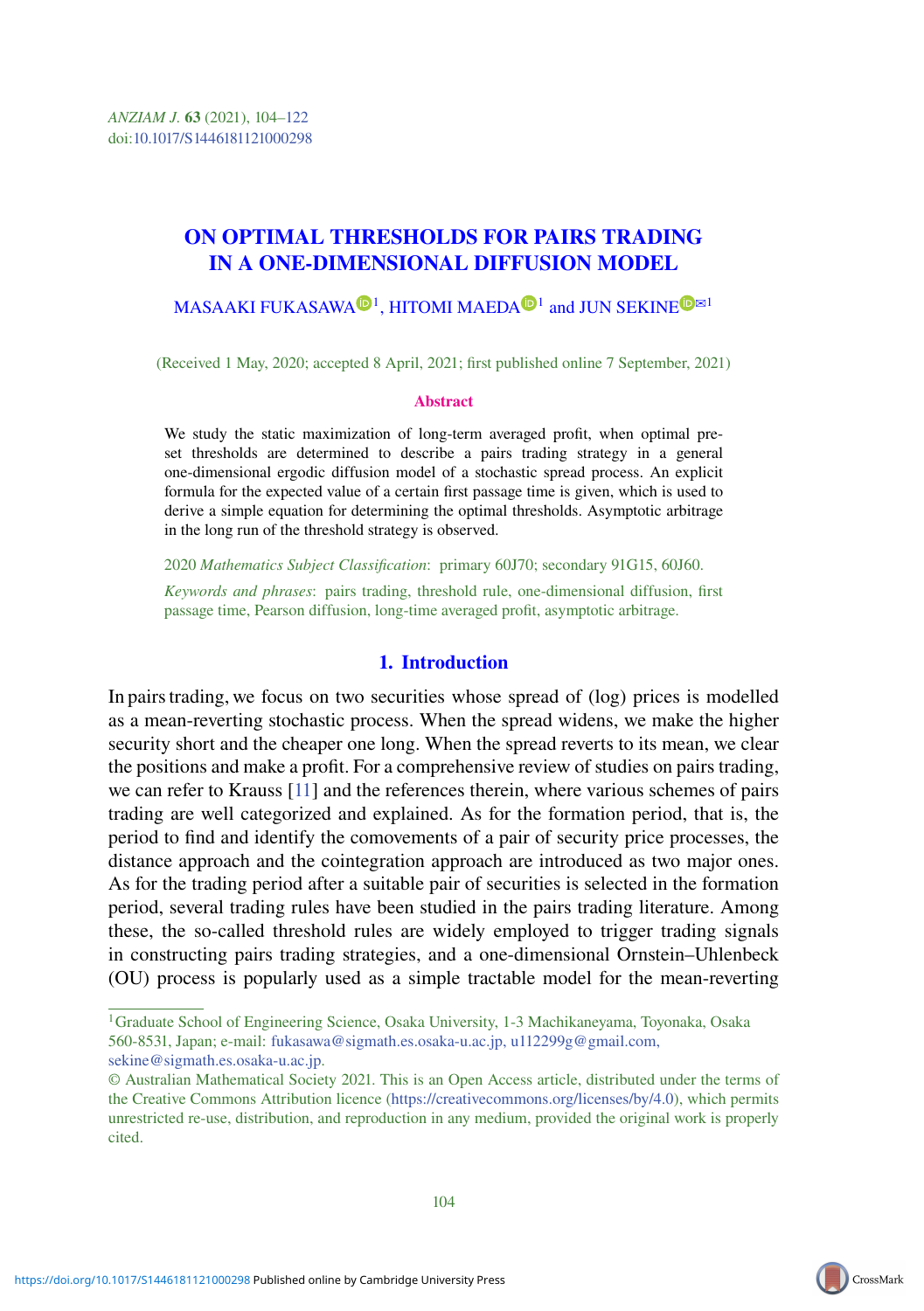stochastic spread process. Zeng and Lee [\[14\]](#page-18-1) studied a static optimization problem for determining "optimal" preset thresholds, where a series expansion formula for the expected value of a certain first passage time of an OU process is utilized (see Remark [2.7](#page-6-0) in Section [2\)](#page-1-0). A related study of the OU process model by Bertram [\[1\]](#page-17-0) influenced Zeng and Lee's work. In the present paper, we present a unified approach to Zeng and Lee's problem for determining optimal thresholds for pairs trading with a *general* ergodic one-dimensional diffusion model for the stochastic spread process. Our results are summarized as follows.

- (a) We present a general class of one-dimensional diffusion models (see Assumptions  $2.1-4.2$ ) which have symmetric stationary distributions. The class contains various tractable models: not only the OU process having a Gaussian stationary distribution, but also the Pearson diffusion process having a *t*-stationary distri-bution [\[7,](#page-18-2) [13\]](#page-18-3), and the Jacobi diffusion process having a  $\beta$ -stationary distribution [\[7,](#page-18-2) [10\]](#page-18-4).
- (b) For the class of one-dimensional diffusion models stated in (a) above,
	- an explicit, analytic formula for the expected value of a certain first passage time is derived (see Theorem [3.1](#page-6-1) for details), and
	- the static optimization problem for selecting the thresholds of pairs trading is solved, where the long-time averaged profit is used as the criterion function; a simple equation for the optimal thresholds, which involves a one-dimensional integral, is explicitly described (see Theorem [4.5](#page-10-0) for details).

These analytically tractable results for general non-Gaussian models seem to be important, as the drawbacks of applying a Gaussian OU process model to non-Gaussian financial data have been pointed out by Bertram [\[1\]](#page-17-0) and Krauss [\[11\]](#page-18-0).

As evidence of the non-Gaussian nature of real financial time series data, we observe daily Nikkei 225 (Nikkei stock average) and TOPIX (Tokyo stock price index) data from the Japanese stock market from 1 June 2011 to 30 December 2020. Figure [1](#page-2-0) shows price movements, Figure [2](#page-3-1) shows log-price movements, Figure [3](#page-4-0) shows the regression residual,  $log(Nikkei 225) - 1.144 \times log(TOPIX) - 1.502$  (the spread of log-prices), and Figure [4](#page-5-0) shows the quantile–quantile plot (see Chambers et al. [\[3\]](#page-17-1)) of the residual data, which seem to be non-Gaussian (with sample kurtosis 3.412061).

## <span id="page-1-1"></span>2. Model set-up

<span id="page-1-0"></span>Consider two security price processes  $(P_t)_{t>0}$  and  $(Q_t)_{t>0}$  in a continuous-time economy. We may regard *P* and *Q* as discounted price processes for simplicity. Suppose that fir some constants  $\beta, \lambda \in \mathbb{R}$ ,

$$
X_t = \log P_t - \beta \log Q_t - \lambda, \quad t \ge 0,
$$
\n(2.1)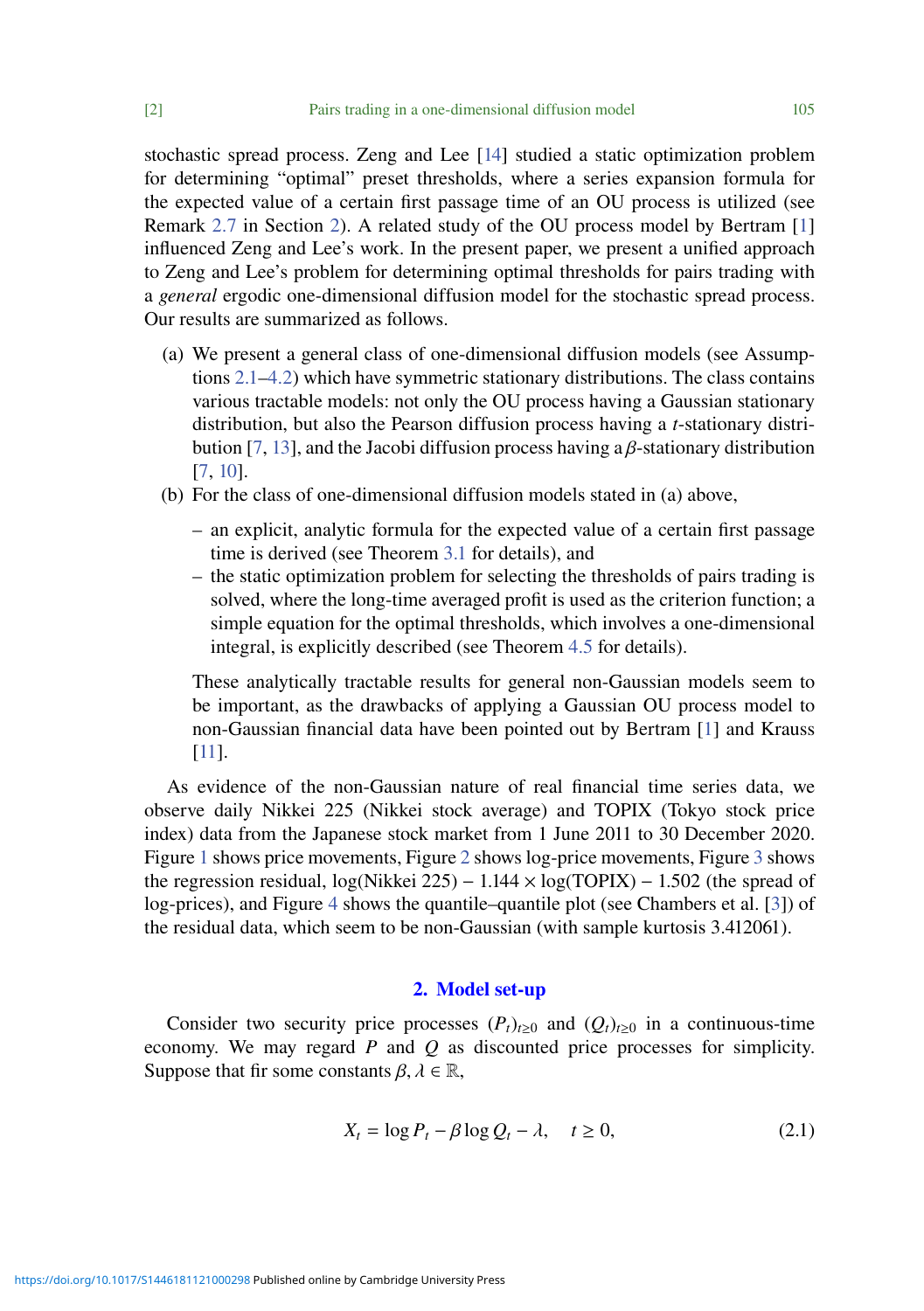<span id="page-2-0"></span>

follows a one-dimensional diffusion process. Concretely,  $X = (X_t)_{t \ge 0}$  satisfies the stochastic differential equation (SDE)

<span id="page-2-1"></span>
$$
dX_t = \mu(X_t) \, dt + \sigma(X_t) \, dW_t, \quad t \ge 0, \quad X_0 \in E,\tag{2.2}
$$

on a filtered probability space  $(\Omega, \mathcal{F}, \mathbb{P}, (\mathcal{F}_t)_{t\geq 0})$  endowed with the  $\mathcal{F}_t$ -Brownian motion  $(W_t)_{t>0}$ , where  $E = (l, r)$  ( $-\infty \le l < 0 < r \le \infty$ ) is the state space. Here,  $\mu, \sigma : E \to \mathbb{R}$ are continuous functions and  $\sigma(x)^2 > 0$  for all  $x \in E$ . Associated with *X*, we define the scale function

$$
s(x) = \int_0^x \exp\left\{-2\int_0^y \left(\frac{\mu}{\sigma^2}\right)(z) dz\right\} dy, \quad x \in E,
$$

and the speed measure on *E* by

$$
m(dx) = \frac{2}{\sigma(x)^2} \exp\left\{2 \int_0^x \left(\frac{\mu}{\sigma^2}\right)(y) \, dy\right\} dx.
$$

For the basic roles of the scale function and the speed measure in one-dimensional diffusion theory, we can refer to the works of Durret [\[4,](#page-18-5) Chapter 6] and Karatzas and Shreve [\[9,](#page-18-6) Section 5.5], for example. We make the following assumptions.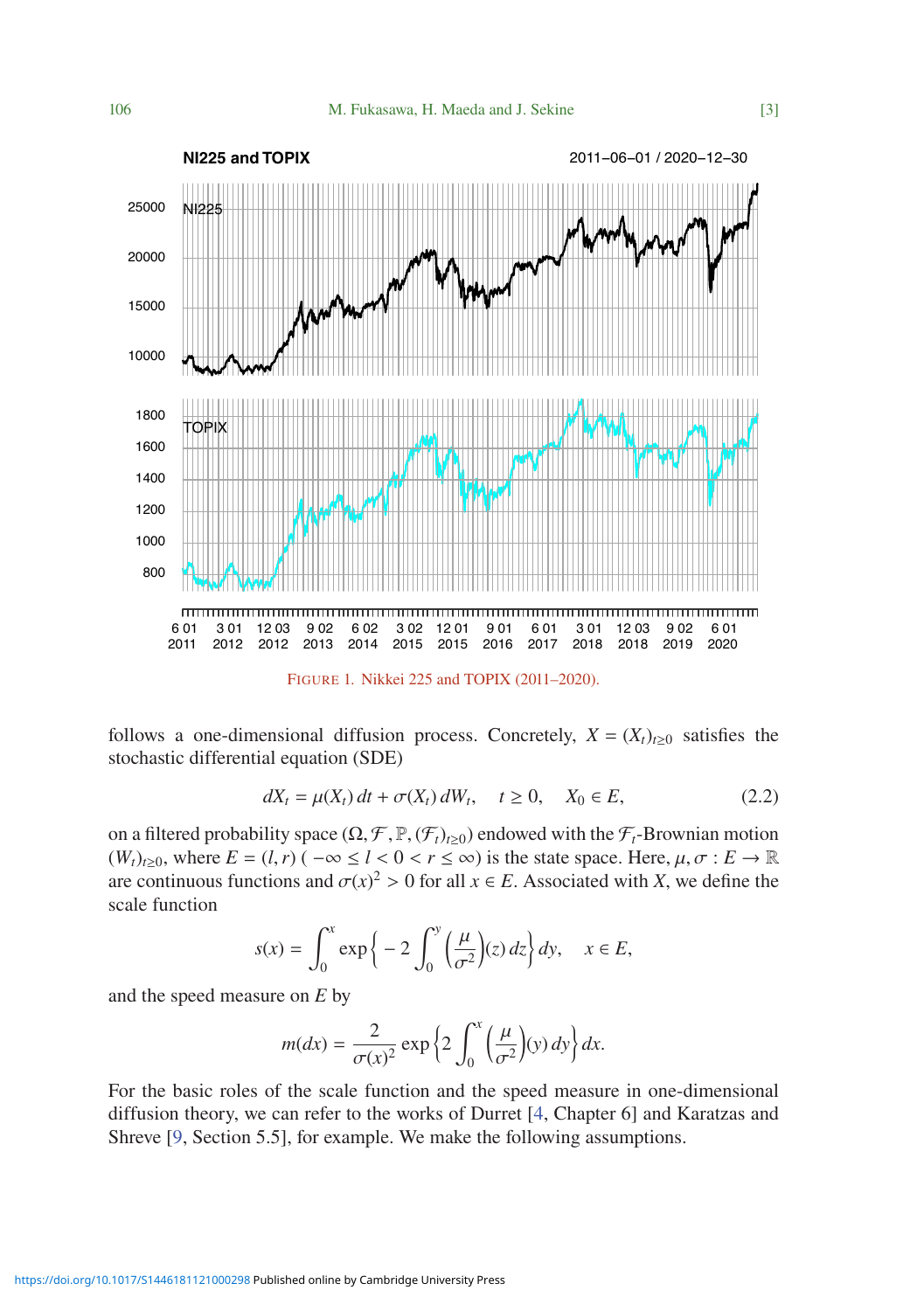<span id="page-3-1"></span>

<span id="page-3-0"></span>

$$
\lim_{x \downarrow l} s(x) = -\infty, \quad \lim_{x \uparrow r} s(x) = +\infty,
$$

and  $m(E) < \infty$ .

<span id="page-3-3"></span>ASSUMPTION 2.2. The boundaries of the state space are <sup>−</sup>*<sup>l</sup>* <sup>=</sup> *<sup>r</sup>* > 0. In the SDE [\(2.2\)](#page-2-1), μ is an odd function and  $σ^2$  is an even function, so,  $μ(x) = -μ(-x)$  and  $σ(x)^2 = σ(-x)^2$ <br>for all  $x ∈ F$ for all  $x \in E$ .

<span id="page-3-4"></span>REMARK 2.3. Assumption [2.1](#page-3-0) implies that *X* is recurrent and has the invariant probability measure, given by

<span id="page-3-2"></span>
$$
\bar{m}(dx) = \frac{1}{m(E)}m(dx). \tag{2.3}
$$

<span id="page-3-5"></span>Hence, *X* is ergodic, and its stationary distribution is given by [\(2.3\)](#page-3-2). Moreover, we see that

$$
\lim_{t \to \infty} \mathbb{P}_x(X_t < y) = \bar{m}((l, y)) \quad \text{for all } x, y \in E,\tag{2.4}
$$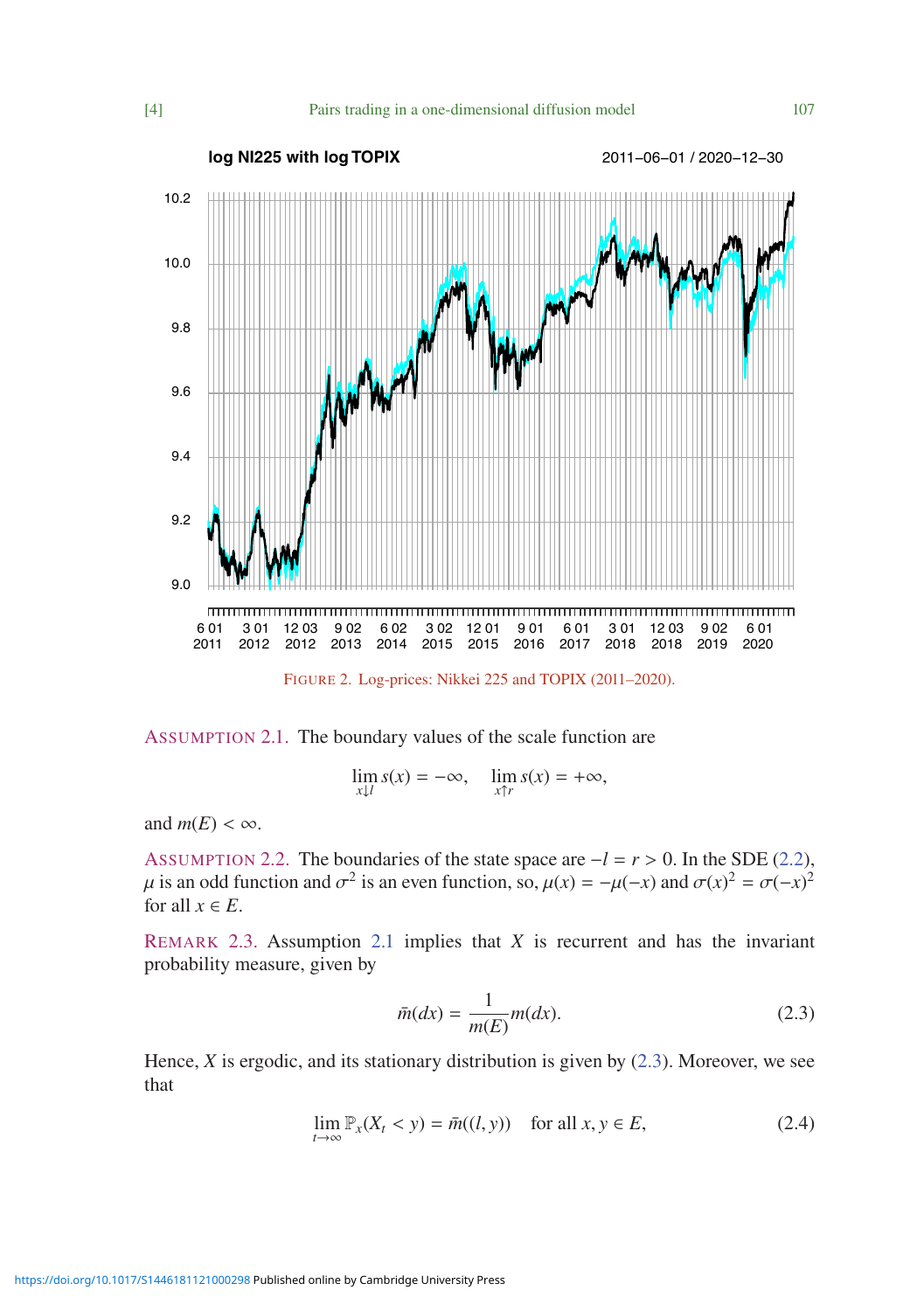<span id="page-4-0"></span>

where  $\mathbb{P}_x(\cdot) = \mathbb{P}(\cdot | X_0 = x)$ . This relation is seen in Karatzas and Shreve [\[9\]](#page-18-6), which is an extension of a result obtained by Pollack and Siegmund [\[12\]](#page-18-7). On the other hand, Assumption [2.2](#page-3-3) implies the symmetry of the stationary distribution  $\bar{m}$  on *E*. Further, it implies that  $s$  and  $s$ <sup>"</sup> are odd functions and  $s'$  is an even function.

Here are some examples which satisfy Assumptions [2.1](#page-3-0) and [2.2.](#page-3-3)

<span id="page-4-2"></span><span id="page-4-1"></span>EXAMPLE 2.4 (Ornstein–Uhlenbeck process). Let  $\sigma \in \mathbb{R}_{++}$  be constant, let  $\mu(x) = -\kappa \sigma^2 x$  with  $\kappa \in \mathbb{R}_{++} := (0, \infty)$ , and let  $E = \mathbb{R}$ . The associated process is written as

$$
dX_t = -\kappa \sigma^2 X_t dt + \sigma dW_t. \tag{2.5}
$$

In this case, we see that

$$
s'(x) = e^{\kappa x^2}
$$
,  $m(dx) = \frac{2}{\sigma^2} e^{-\kappa x^2} dx$ 

and the stationary distribution is a centred Gaussian distribution.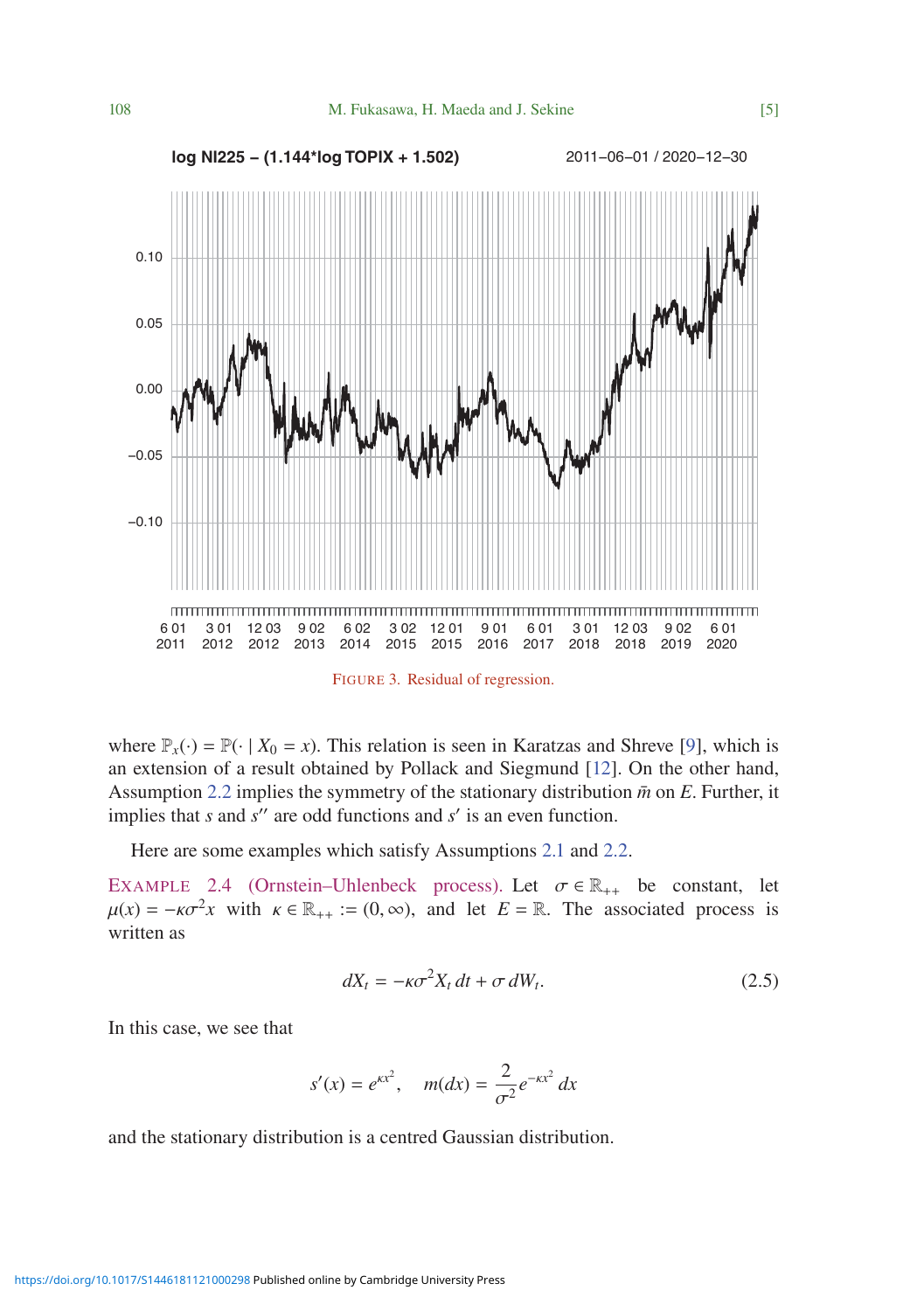

<span id="page-5-0"></span>

FIGURE 4. Quantile–quantile plot of residuals.

<span id="page-5-2"></span>EXAMPLE 2.5 (Pearson diffusion). Let  $\mu(x) = -\kappa \gamma^2 x$  and  $\sigma(x) = \gamma$ <br> $\kappa \gamma \delta \in \mathbb{R}$  and let  $F - \mathbb{R}$ . The associated process is written as √  $\delta + x^2$  with  $\kappa, \gamma, \delta \in \mathbb{R}_{++}$ , and let  $E = \mathbb{R}$ . The associated process is written as

<span id="page-5-3"></span>
$$
dX_t = -\kappa \gamma^2 X_t dt + \gamma \sqrt{\delta + X_t^2} dW_t.
$$
 (2.6)

In this case, we see that

$$
s'(x) = (\delta + x^2)^k
$$
,  $m(dx) = \frac{2}{\gamma^2} (\delta + x^2)^{-(1+\kappa)} dx$ ,

and the stationary distribution is a scaled *t*-distribution.

<span id="page-5-1"></span>EXAMPLE 2.6 (Jacobi diffusion). Let  $\mu(x) = -\kappa y^2 x$  and  $\sigma(x) = \gamma$ <br> $\kappa \propto \delta \in \mathbb{R}$  and let  $F - (-\delta \delta)$ . The associated process is written as √  $\delta^2 - x^2$  with  $\kappa, \gamma, \delta \in \mathbb{R}_{++}$ , and let  $E = (-\delta, \delta)$ . The associated process is written as

$$
dX_t = -\kappa \gamma^2 X_t dt + \gamma \sqrt{\delta^2 - X_t^2} dW_t.
$$

In this case, we see that

$$
s'(x) = (\delta^2 - x^2)^{-\kappa}
$$
,  $m(dx) = \frac{2}{\gamma^2} (\delta + x)^{\kappa - 1} (\delta - x)^{\kappa - 1} dx$ ,

and the stationary distribution is a centred and scaled beta distribution.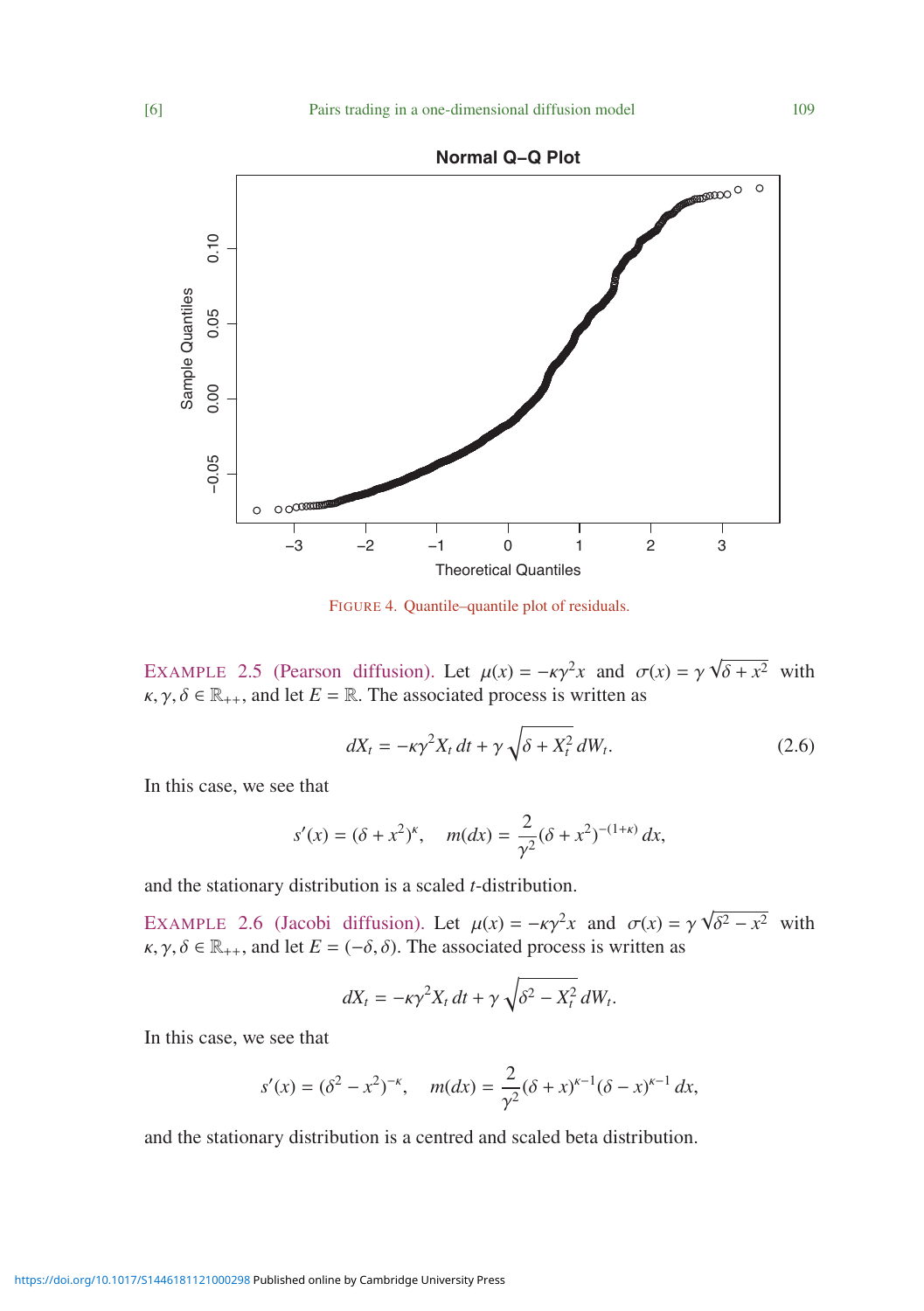<span id="page-6-0"></span>REMARK 2.7. Forman and Sørensen [\[7\]](#page-18-2) studied the parametrized one-dimensional diffusion process

$$
dX_t = -\theta(X_t - \mu) dt + \sqrt{2\theta(aX_t^2 + bX_t + c)} dW_t,
$$

with  $\theta > 0$ ,  $\mu$ ,  $a, b, c \in \mathbb{R}$ , which contains the above three examples, and shows the feasibility of explicit statistical inference of parameters.

## 3. Expected value formula for first passage time

For  $y \in E$ , denote the first hitting time by

$$
\tau_{y} = \inf\{t \ge 0 \mid X_t = y\},\
$$

where we make the interpretation inf  $\theta = +\infty$ , with  $\theta$  being the empty set. Using the simplified notation  $\mathbb{E}_x[(\cdot)] = \mathbb{E}[(\cdot) | X_0 = x]$ , we obtain the following theorem.

<span id="page-6-1"></span>THEOREM 3.1. *Under Assumptions* [2.1](#page-3-0) *and* [2.2](#page-3-3)*, and for*  $l < -\alpha < \beta < \alpha < r$ ,

$$
\mathbb{E}_{\alpha}[\tau_{\beta}] + \mathbb{E}_{\beta}[\tau_{-\alpha} \wedge \tau_{\alpha}] = \frac{m(E)}{2} \{s(\alpha) - s(\beta)\}.
$$

REMARK 3.2. For the OU process given in Example [2.4,](#page-4-1) Zeng and Lee [\[14\]](#page-18-1) derived the series expansion formula

$$
\mathbb{E}_{\alpha}[\tau_{\beta}] + \mathbb{E}_{\beta}[\tau_{-\alpha} \wedge \tau_{\alpha}] = \frac{1}{2\kappa\sigma^2} \sum_{n=0}^{\infty} \frac{1}{(2n+1)!}
$$

$$
\times \{ (2\sqrt{\kappa}\alpha)^{2n+1} - (2\sqrt{\kappa}\beta)^{2n+1} \} \Gamma\left(\frac{2n+1}{2}\right),
$$

where we use the notation

$$
\Gamma(z) = \int_0^\infty x^{z-1} e^{-x} dx \quad (z \in \mathbb{C}, \ \Re(z) > 0)
$$

for the gamma function. Using Theorem [3.1](#page-6-1) for Example [2.4,](#page-4-1) we have the following different analytic representation:

$$
\mathbb{E}_{\alpha}[\tau_{\beta}] + \mathbb{E}_{\beta}[\tau_{-\alpha} \wedge \tau_{\alpha}] = \frac{\sqrt{2\pi}}{2\kappa\sigma^2} \int_{\beta}^{\alpha} e^{\kappa x^2} dx.
$$

PROOF. Let  $l < a < x < b < r$ . Recall that

$$
\mathbb{E}_x[\tau_a \wedge \tau_b] = \int_E G_{a,b}(x, y) m(dy),
$$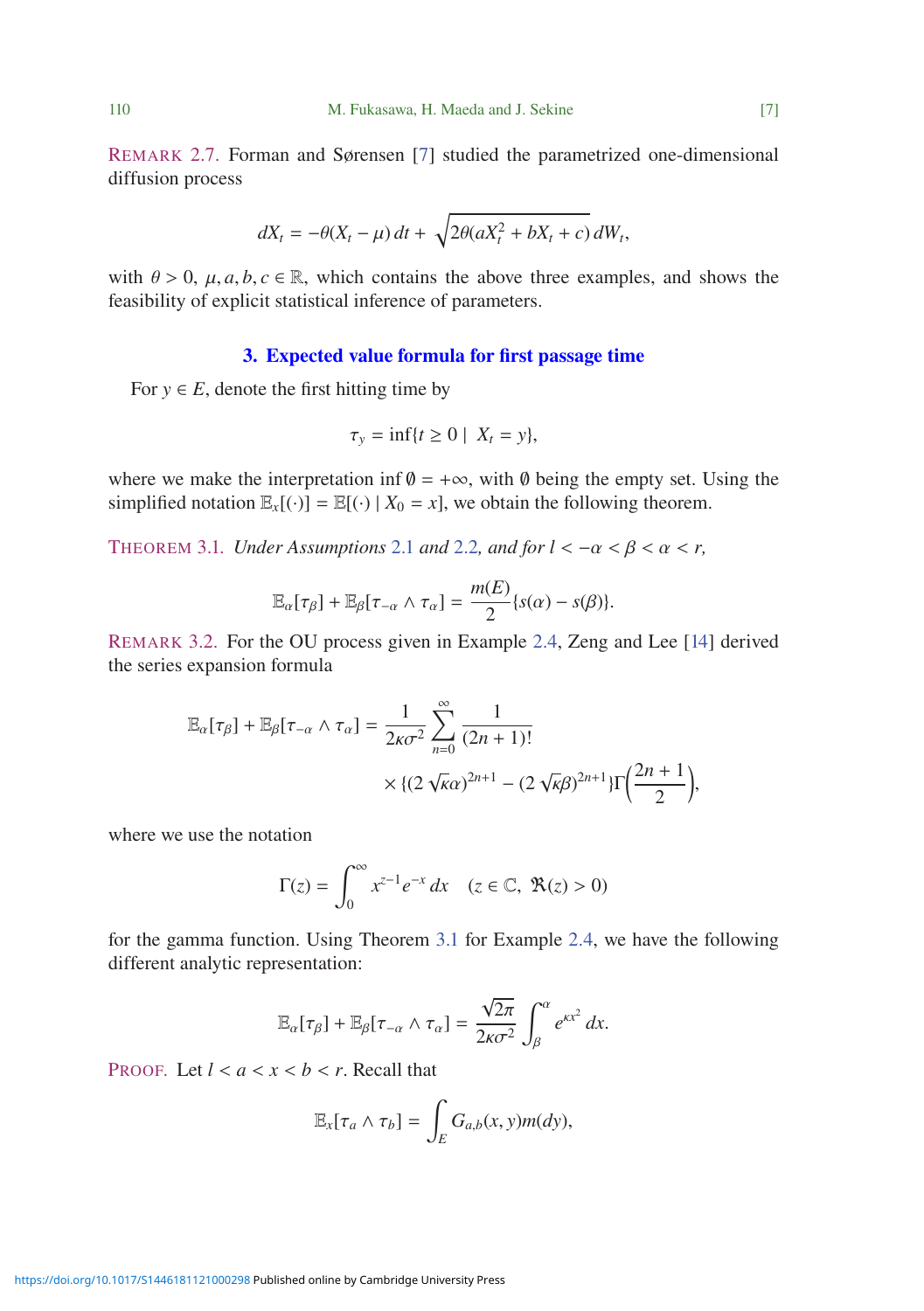where we define the Green function by

<span id="page-7-3"></span>
$$
G_{a,b}(x,y) = \begin{cases} \frac{(s(x) - s(a))(s(b) - s(y))}{s(b) - s(a)} & \text{if } a \le x \le y \le b, \\ \frac{(s(y) - s(a))(s(b) - s(x))}{s(b) - s(a)} & \text{if } a \le y \le x \le b, \\ 0 & \text{otherwise,} \end{cases} \tag{3.1}
$$

<span id="page-7-0"></span>(see, for example, Durret [\[4,](#page-18-5) Chapter 6] or Karatzas and Shreve [\[9,](#page-18-6) Section 5.5]). Note that

$$
\mathbb{E}_{x}[\tau_{a} \wedge \tau_{b}] = \frac{s(x) - s(a)}{s(b) - s(a)} \int_{x}^{b} (s(b) - s(y))m(dy) + \frac{s(b) - s(x)}{s(b) - s(a)} \int_{a}^{x} (s(y) - s(a))m(dy).
$$
\n(3.2)

Letting  $b \uparrow r$  and using Assumption [2.1](#page-3-0) yields

<span id="page-7-1"></span>
$$
\mathbb{E}_x[\tau_a] = (s(x) - s(a)) \int_x^r m(dy) + \int_a^x (s(y) - s(a))m(dy). \tag{3.3}
$$

Then, combining [\(3.2\)](#page-7-0) with  $x = \beta$ ,  $a = -\alpha$ ,  $b = \alpha$  and [\(3.3\)](#page-7-1) with  $x = \alpha$ ,  $a = \beta$ , we have

$$
\mathbb{E}_{\beta}[\tau_{-\alpha} \wedge \tau_{\alpha}] + \mathbb{E}_{\alpha}[\tau_{\beta}]
$$
\n
$$
= \frac{s(\beta) - s(-\alpha)}{s(\alpha) - s(-\alpha)} \int_{\beta}^{\alpha} (s(\alpha) - s(y))m(dy) + \frac{s(\alpha) - s(\beta)}{s(\alpha) - s(-\alpha)} \int_{-\alpha}^{\beta} (s(y) - s(-\alpha))m(dy)
$$
\n
$$
+ (s(\alpha) - s(\beta)) \int_{\alpha}^{r} m(dy) + \int_{\beta}^{\alpha} (s(y) - s(\beta))m(dy)
$$
\n
$$
= \frac{s(\beta) + s(\alpha)}{2s(\alpha)} \int_{\beta}^{\alpha} (s(\alpha) - s(y))m(dy) + \frac{s(\alpha) - s(\beta)}{2s(\alpha)} \int_{-\alpha}^{\beta} (s(y) + s(\alpha))m(dy)
$$
\n
$$
+ (s(\alpha) - s(\beta)) \int_{\alpha}^{r} m(dy) + \int_{\beta}^{\alpha} (s(y) - s(\beta))m(dy)
$$
\n
$$
= \frac{s(\alpha) - s(\beta)}{2} \Big( \int_{\beta}^{\alpha} + 2 \int_{\alpha}^{r} + \int_{-\alpha}^{\beta} m(dy) + \frac{s(\alpha) - s(\beta)}{2s(\alpha)} \Big( \int_{-\alpha}^{\beta} + \int_{\beta}^{\alpha} s(y) m(dy) \Big)
$$
\n
$$
= \frac{s(\alpha) - s(\beta)}{2} m(E),
$$

where we use the property that *s* is an odd function, that is,  $s(x) = -s(-x)$  for *x* ∈ *E*, and the symmetry of *m*, that is,  $m(A) = m(-A)$  for  $A \in \mathcal{B}(E)$ , which follow from Assumption [2.2.](#page-3-3) This completes the proof.  $\Box$ 

REMARK 3.3. Under Assumption [2.1](#page-3-0) (without imposing Assumption [2.2\)](#page-3-3), we have for  $l < \beta < \alpha < r$ ,

<span id="page-7-2"></span>
$$
\mathbb{E}_{\alpha}[\tau_{\beta}] + \mathbb{E}_{\beta}[\tau_{\alpha}] = m(E)\{s(\alpha) - s(\beta)\}.
$$
 (3.4)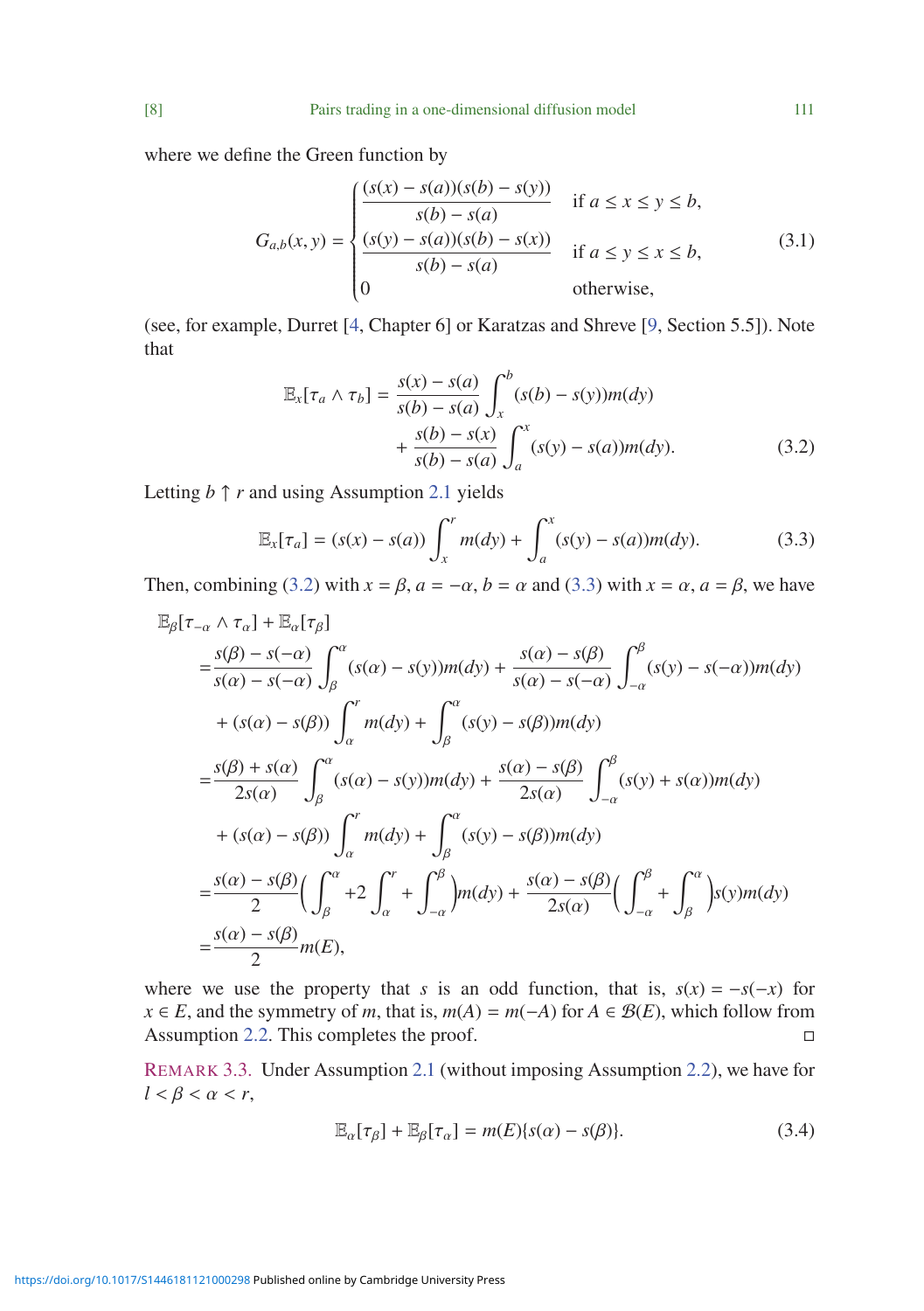This assertion follows by combining equation [\(3.2\)](#page-7-0) with  $x = \alpha$ ,  $a = \beta$ , and

$$
\mathbb{E}_x[\tau_b] = \int_x^b (s(b) - s(y))m(dy) + (s(b) - s(x)) \int_l^x m(dy)
$$
 (3.5)

with  $x = \beta$ ,  $b = \alpha$ . Equation [\(3.5\)](#page-8-0) follows from [\(3.2\)](#page-7-0), by letting  $a \downarrow l$  and using Assumption [2.1.](#page-3-0) Note that formula [\(3.4\)](#page-7-2) appeared in Karatzas and Shreve [\[9\]](#page-18-6). Also, Bertram [\[1\]](#page-17-0) has derived this formula for the OU process given in Example [2.4.](#page-4-1)

#### <span id="page-8-0"></span>4. Optimal thresholds for pairs trading

<span id="page-8-1"></span>In this section, we apply Theorem [3.1](#page-6-1) to compute optimal thresholds for pairs trading. Consider the situation where the stochastic spread process  $X = (X_t)_{t \geq 0}$  [\(2.1\)](#page-1-1) is governed by the one-dimensional SDE [\(2.2\)](#page-2-1), and that Assumptions [2.1](#page-3-0) and [2.2](#page-3-3) are satisfied. First, we note that the SDE  $(2.2)$  has a weak solution, which is unique in the sense of probability law (for the definition of the uniqueness of the solution of SDE in the sense of probability law, see [\[9,](#page-18-6) Chapter 5]). For the proof, we refer to Karatzas and Shreve [\[9\]](#page-18-6), where the case  $E = \mathbb{R}$  was treated, which can be straightforwardly modified to apply to our situation with  $E \subset \mathbb{R}$ . Next, we note that

$$
X^{(x)} \equiv -X^{(-x)},
$$

where the superscript  $(x)$  denotes the starting position of the process  $X$ , that is,  $x = X_0^{(x)} \in E$ , which follows from the uniqueness of the solution of SDE [\(2.2\)](#page-2-1) and Assumption [2.2.](#page-3-3)

Now, inspired by Zeng and Lee [\[14\]](#page-18-1), we consider the following trading strategy. Let  $a > 0$  and  $b \in [-a, a]$  be two preset thresholds, which determine the trading signals. We set  $T_0 = 0$ , and, for  $n \in \mathbb{N}$ , determine the starting time  $S_n$  and the completion time *Tn* of the *n*th trading cycle by

$$
S_n = \inf\{t > T_{n-1} | |X_t| = a\},\,
$$
  
\n
$$
T_n = \inf\{t > S_n | X_t = \text{sgn}(X_{S_n})b\},\,
$$

respectively. The *n*th trading cycle consists of the following two steps.

- (A) At time  $S_n$ , if  $X_{S_n} = a$  (respectively,  $X_{S_n} = -a$ ), set a one dollar short (respectively, long) position of security  $P$  and a  $\beta$  dollar long (respectively, short) position of security  $Q$ . Keep these positions until time  $T_n$ .
- (B) At time  $T_n$ , clear the positions and make a profit. Wait until the next starting time  $S_{n+1}$ .

The profit of the *n*th trading cycle is (approximately) given by

$$
-sgn(X_{S_n})\left(\frac{P_{T_n} - P_{S_n}}{P_{S_n}} - \beta \frac{Q_{T_n} - Q_{S_n}}{Q_{S_n}}\right) - c \approx -sgn(X_{S_n})\left(\log \frac{P_{T_n}}{P_{S_n}} - \beta \log \frac{Q_{T_n}}{Q_{S_n}}\right) - c
$$
  
= 
$$
-sgn(X_{S_n})(X_{T_n} - X_{S_n}) - c = a - b - c,
$$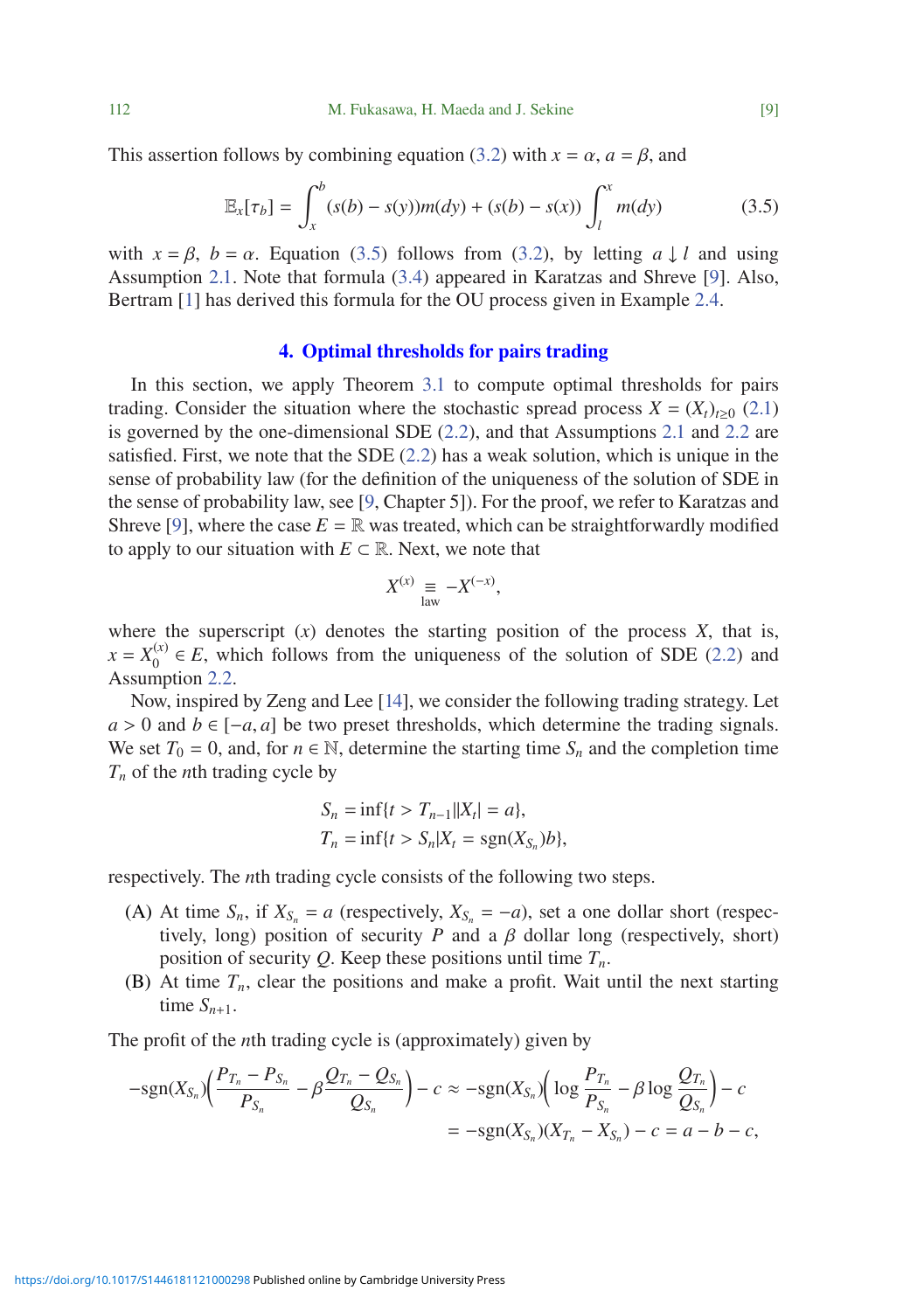where sgn(*x*) denotes the sign of  $x \in \mathbb{R}$ , and  $c > 0$  is the total transaction cost in the trading cycle. Here, recall that

$$
U_n=T_n-T_{n-1},\quad n\in\mathbb{N},
$$

are independent, identically distributed random variables, which are deduced from the time-homogeneity of *X* and the strong Markov property (the strong Markov property of the solution of the Markovian SDE can be found in Karatzas and Shreve [\[9,](#page-18-6) Chapter 5]). We then define

$$
N_t = \sup\{n \in \mathbb{N} \mid T_n \le t\}, \quad t \ge 0,
$$

which is a renewal process. The cumulative profit obtained from the completed trading until time *t* is

<span id="page-9-5"></span>
$$
(a-b-c)N_t,
$$

and the long-time averaged profit is

$$
\lim_{t \to \infty} \frac{1}{t}(a - b - c)N_t = \frac{a - b - c}{\mathbb{E}[U_1]} = L(a, b), \quad \text{almost surely}, \tag{4.1}
$$

<span id="page-9-1"></span>where we use the strong law of large numbers result in renewal theory [\[2,](#page-17-2) Chapter 10]. To determine the optimal threshold levels, we are interested in the maximization problem

<span id="page-9-2"></span>
$$
\max_{(a,b)\in\mathcal{A}} L(a,b),\tag{4.2}
$$

<span id="page-9-4"></span>where

$$
\mathcal{A} = \{(x, y) \in E^2 \mid -x \le y \le x - c\},\tag{4.3}
$$

and the objective function can be expressed as

$$
L(a,b) = \frac{a - b - c}{\mathbb{E}_b[\tau_a \wedge \tau_{-a}] + \mathbb{E}_a[\tau_b]} = \frac{2(a - b - c)}{m(E)\{s(a) - s(b)\}}
$$
(4.4)

by Theorem [3.1.](#page-6-1) To solve the problem expressed by  $(4.2)$ – $(4.4)$ , we impose the following conditions.

<span id="page-9-3"></span>ASSUMPTION 4.1. For all  $x \in E \setminus \{0\}$ ,  $x\mu(x) < 0$ .

<span id="page-9-0"></span>ASSUMPTION 4.2. In the case where  $r = \infty$ ,  $\lim_{x \uparrow r} s'(x) = \infty$ .

REMARK 4.3. Assumption [4.1](#page-9-3) implies that *X* is mean-reverting: the drift  $\mu$  of *X* is always directed "inward". It also implies that for all  $x \in (0, r)$ ,

$$
s''(x) = -2\left(\frac{\mu}{\sigma^2}\right)(x)s'(x) = -s''(-x) > 0,
$$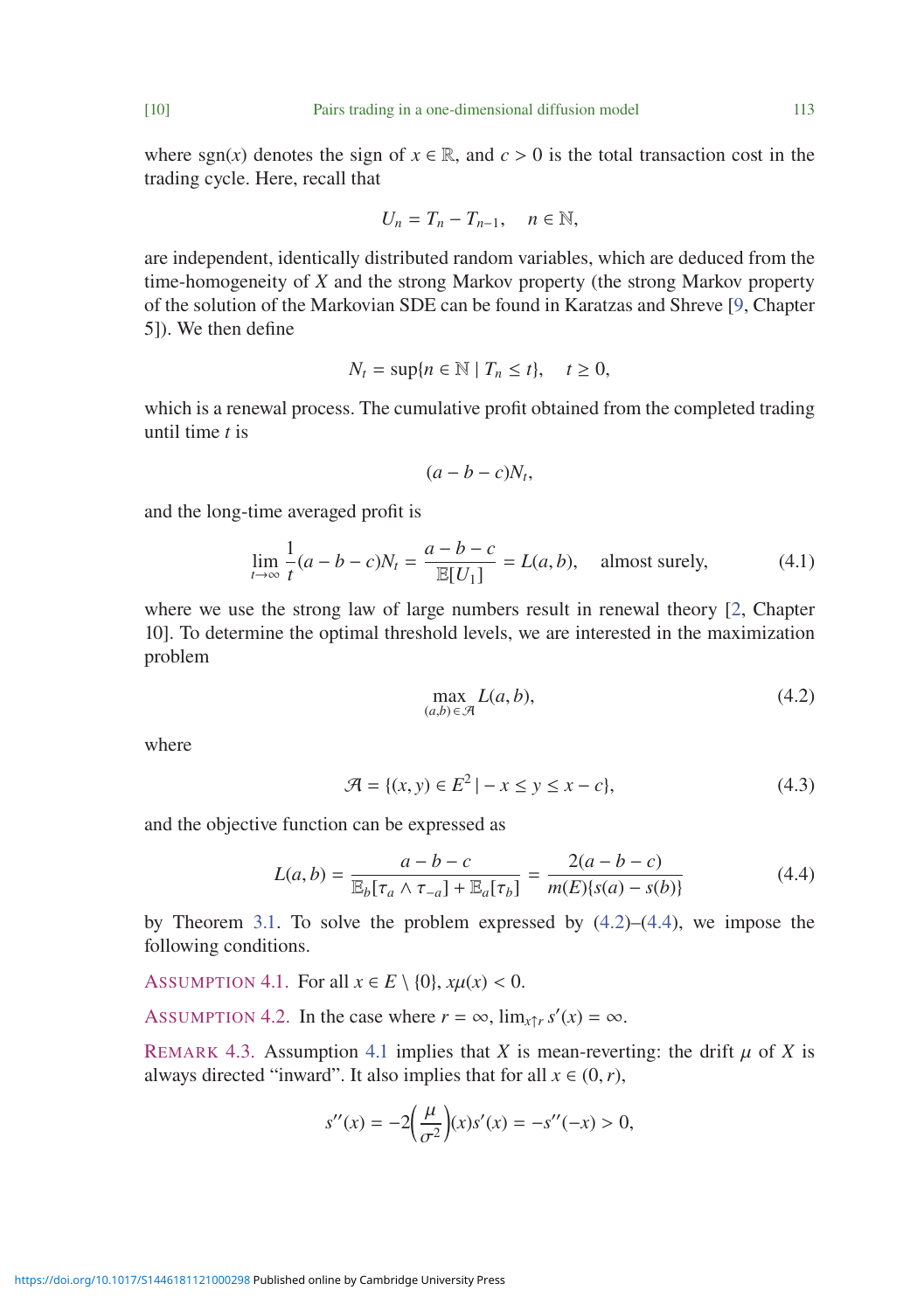where we recall that for all  $x \in E$ ,

$$
s'(x) = \exp\left\{-2\int_0^x \left(\frac{\mu}{\sigma^2}\right)(y) \, dy\right\} = s'(-x) > 0,
$$

which follow from Assumption [2.2](#page-3-3) and Remark [2.3.](#page-3-4) Assumption [4.2](#page-9-0) ensures that  $L(a, b) \rightarrow 0$  as  $a \uparrow r (= \infty)$ ; the long-time averaged profit becomes small if the threshold *a* is too large. The details can be found in the proof of Theorem [4.5.](#page-10-0)

REMARK 4.4. It is easy to check that Examples [2.4](#page-4-1)[–2.6](#page-5-1) satisfy Assumptions [2.1](#page-3-0)[–4.2.](#page-9-0)

We obtain the following theorem concerning the solution of the maximization problem [\(4.2\)](#page-9-1).

<span id="page-10-0"></span>THEOREM 4.5. *Suppose that Assumptions* [2.1](#page-3-0)*–*[4.2](#page-9-0) *are satisfied, and let*

$$
h(a) = s(a) - \left(a - \frac{c}{2}\right)s'(a), \quad a \ge 0.
$$

*Then there exists a unique constant a*<sup>∗</sup> > <sup>0</sup> *such that*

$$
h(a^*) = 0 \quad and \quad a^* \in \left(\frac{c}{2}, r\right),
$$

*and it defines the maximizer for* [\(4.2\)](#page-9-1) *with* [\(4.3\)](#page-9-4) *and* [\(4.4\)](#page-9-2) *as follows:*

$$
\max_{(a,b)\in\mathcal{A}} L(a,b) = L(a^*, -a^*) = \frac{2(a^* - c/2)}{m(E)s(a^*)} = \frac{2}{m(E)s'(a^*)}.
$$

PROOF. Let

$$
f(a,b) = \frac{a-b-c}{s(a)-s(b)}.
$$

We see that

$$
\partial_a f(a,b) = \frac{\{s(a) - s(b)\} - (a - b - c)s'(a)}{\{s(a) - s(b)\}^2},
$$

$$
\partial_b f(a,b) = \frac{-\{s(a) - s(b)\} + (a - b - c)s'(b)}{\{s(a) - s(b)\}^2},
$$

and  $\partial_b f(a, b) \le 0$  for any  $(a, b) \in \mathcal{A}_+$  = { $(a, b) \in \mathcal{A} \mid b \ge 0$ }. Indeed, the inequality

$$
-\{s(a) - s(b)\} + (a - b - c)s'(b) \le -cs'(b) \le 0
$$

holds for  $(a, b) \in \mathcal{A}_+$  as *s* is convex on  $(0, r)$ . Hence, we deduce that

$$
\max_{(a,b)\in\mathcal{A}} f(a,b) = \max_{(a,b)\in\mathcal{A}_-} f(a,b),\tag{4.5}
$$

where  $\mathcal{A}_{-} = \{(a, b) \in \mathcal{A} \mid b \leq 0\}$ . Then we check the following.

(i) For  $(a, b) \in \mathcal{A}$ , we see that

<span id="page-10-1"></span>
$$
f(a,b) \le \frac{2a-c}{s(a)} = \bar{f}(a),
$$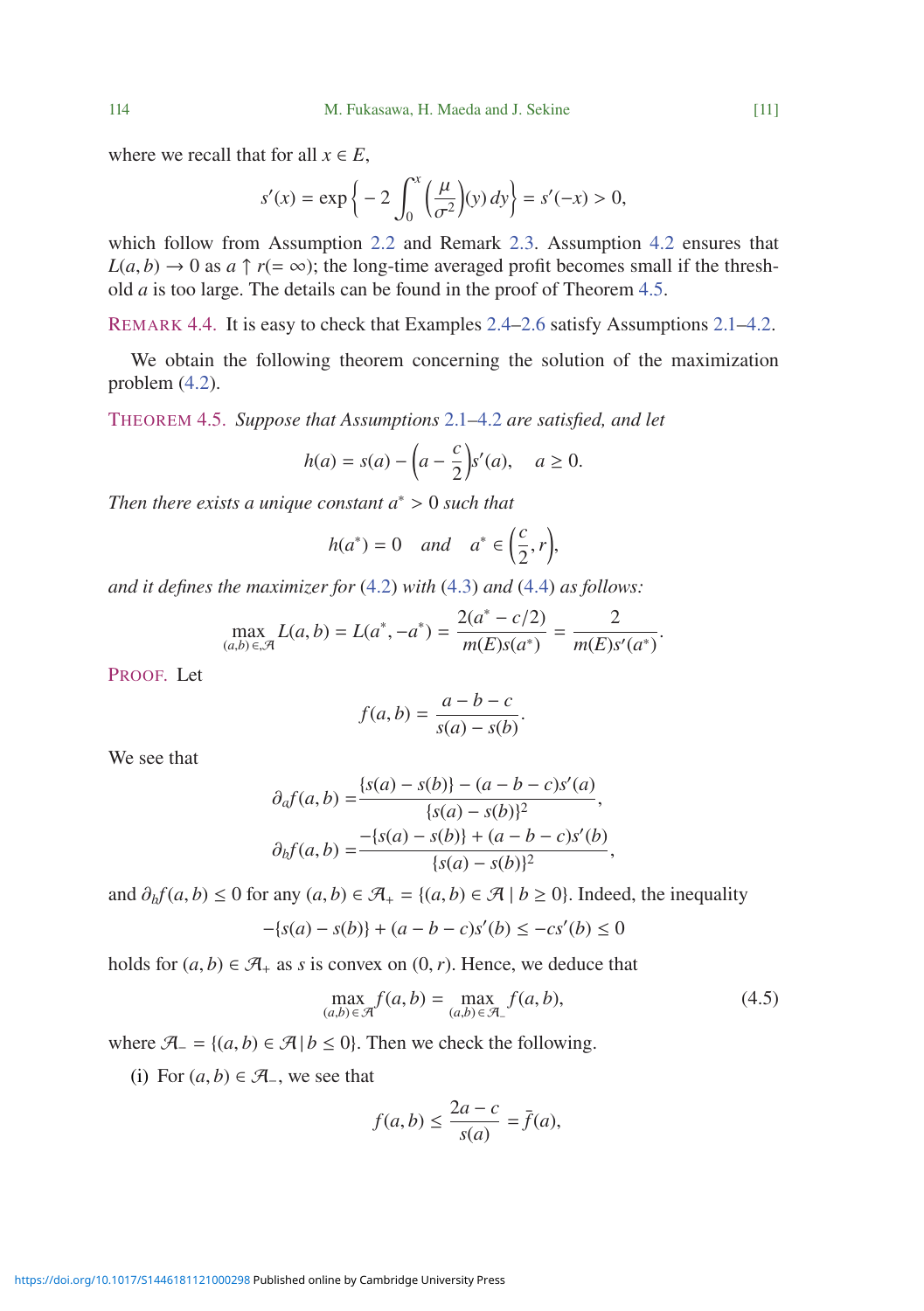as *s* is increasing. Further, we see that  $\lim_{a \uparrow r} \bar{f}(a) = 0$  by Assumption [2.1](#page-3-0) (if  $r < \infty$ ) and l'Hôpital's rule combined with Assumption [4.2](#page-9-0) (if  $r = \infty$ ).

(ii) We compute the boundary values of  $f$  on  $\mathcal{A}$  as

(a) 
$$
f(a, b) = f(a, a - c) = 0
$$
 on  $\{(a, b) \in \mathcal{A} | b = a - c, a \ge c/2\}$ .  
\n(b)  $f(a, b) = f(a, 0) = (a - c)/s(a)$  on  $\{(a, b) \in \mathcal{A} | b = 0, a \ge c\}$ .  
\n(c)  $f(a, b) = f(a, -a) = (a - c/2)/s(a)$  on  $\{(a, b) \in E^2 | b = -a, a \ge c/2\}$ .

Hence, we deduce that the maximum of  $f(a, b)$  on  $\mathcal{A}_-$  exists, and that the maximizer(s) exist(s) in  $\mathcal{A}_0 \cup \partial_1 A$ , where

$$
\mathcal{A}_0 = \{(a, b) \in \mathcal{A}_-\mid \partial_a f(a, b) = \partial_b f(a, b) = 0\},\
$$

$$
\partial_1 \mathcal{A} = \{(a, b) \in E^2 \mid b = -a, a \ge \frac{c}{2}\}.
$$

Here, we see that  $\mathcal{A}_0 \subset \partial_1 A$ . Indeed,  $\partial_a f(a, b) = \partial_b f(a, b) = 0$  for  $(a, b) \in \mathcal{A}$  implies

$$
0 = \{s(a) - s(b)\} - (a - b - c)s'(a) = -\{s(a) - s(b)\} + (a - b - c)s'(b),
$$

from which we deduce the relations  $s'(a) - s'(b) = 0$  and  $b = -a$ . Now, to compute the maximizer of

$$
g(a) = f(a, -a) = \frac{1}{s(a)} \left( a - \frac{c}{2} \right)
$$

on  $\partial_1 \mathcal{A} (= \mathcal{A}_0 \cup \partial_1 A)$ , we first note the results

<span id="page-11-0"></span>
$$
g\left(\frac{c}{2}\right) = 0 \quad \text{and} \quad \lim_{a \uparrow r} g(a) = 0,\tag{4.6}
$$

where the latter follows from  $g(a) \leq \bar{f}(a) \to 0$  as  $a \uparrow r$  as we have seen. We next compute the derivative as

$$
g'(a) = \frac{h(a)}{s(a)^2}.
$$

Here, note that  $g'(c/2) = 1/s(c/2) > 0$  for  $c > 0$  and that  $h'(a) = -(a - c/2)s''(a) < 0$  for  $a > c/2$ . So, combining these observations with  $(4,6)$ , we deduce that there exists for  $a > c/2$ . So, combining these observations with  $(4.6)$ , we deduce that there exists a unique  $a^* \in (c/2, r)$  such that  $h(a^*) = 0 = g'(a^*)$ , and we have that  $g'(a) > 0$  for *a* ∈ (*c*/2, *a*<sup>∗</sup>) and  $g'(a) < 0$  for *a* ∈ ( $a^*$ , *r*). Therefore, recalling (4.5), we conclude that *a* ∈ (*c*/2, *a*<sup>∗</sup>) and *g*<sup>'</sup>(*a*) < 0 for *a* ∈ (*a*<sup>\*</sup>,*r*). Therefore, recalling [\(4.5\)](#page-10-1), we conclude that

$$
\max_{a \ge c/2} g(a) = g(a^*) = f(a^*, -a^*) = \max_{(a,b) \in \mathcal{A}} f(a,b).
$$

REMARK 4.6. The resulting trading strategy with the optimal thresholds  $(a^*, -a^*)$  is called the new optimal rule (NOR) by Zeng and Lee  $[14]$ . Step  $(B)$  of this strategy has no waiting time, which is different from that of the conventional trading rule with thresholds  $0 = b < a$ . Thus, one trading cycle of the NOR is described as follows.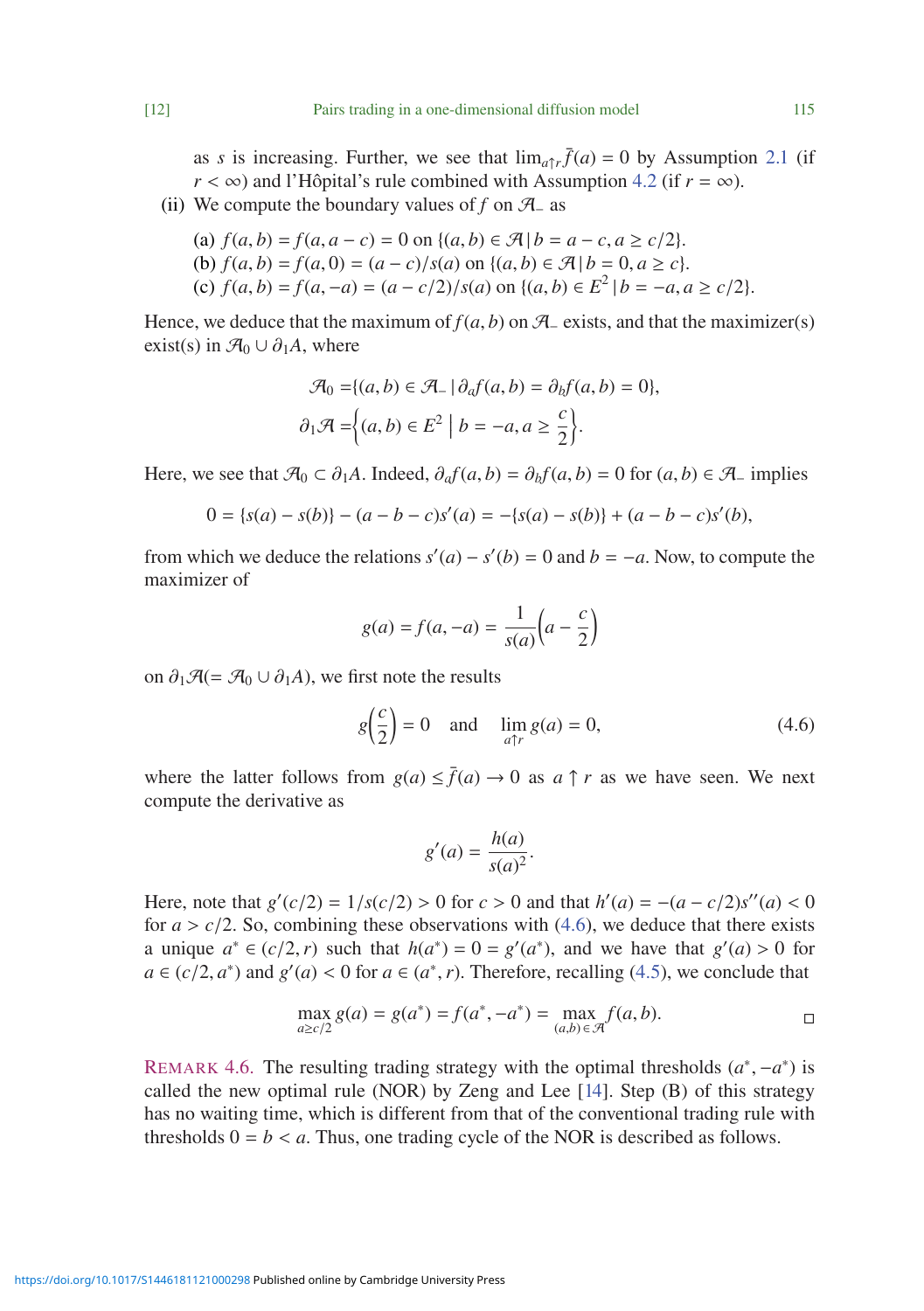- (A) When  $X_{t_1} = a^*$  (respectively,  $X_{t_1} = -a^*$ ), set a one dollar short (respectively, long) position of security  $P$  and a  $\beta$  dollar long (respectively, short) position of security *Q*. Keep these positions as long as  $X_t > -a^*$  (respectively,  $X_t < a^*$ ).
- (B) When  $X_t = -a^*$  (respectively,  $X_t = a^*$ ) ( $t_2 > t_1$ ), clear the positions and make a profit. Restart immediately with step (A).

### 5. Asymptotic arbitrage

Pairs trading is sometimes explored in the context of so-called "statistical arbitrage", as it is sometimes executed algorithmically at high frequency. In this section, we consider the asymptotic arbitrage property of the threshold strategy, which is a weak form of arbitrage in the long run. Let us consider the threshold strategy described in Section [4.](#page-8-1) The cumulative gain of the (self-financing) threshold strategy until time *t* is given by

$$
\sum_{j=1}^{N_t} -sgn(X_{S_j})\left(\frac{P_{T_j} - P_{S_j}}{P_{S_j}} - \beta \frac{Q_{T_j} - Q_{S_j}}{Q_{S_j}}\right) - cN_t + \left[ -sgn(X_{S_{N_t+1}})\left(\frac{P_t - P_{S_{N_t+1}}}{P_{S_{N_t+1}}} - \beta \frac{Q_t - Q_{S_{N_t+1}}}{Q_{S_{N_t+1}}}\right) - c \right]1_{\{S_{N_t+1} \le t < T_{N_t+1}\}},
$$

where we regard *P* and *Q* as discounted price processes to cancel the interest rate effect. Here, we make the interpretation that

$$
S_{N_t+1} = \sum_{j=0}^{\infty} S_{j+1} 1_{\{N_t=j\}} \text{ and } X_{S_{N_t+1}} = \sum_{j=0}^{\infty} X_{S_{j+1}} 1_{\{N_t=j\}},
$$

for example. As we have seen in Section [4,](#page-8-1) we can approximate the cumulative gain

$$
G_{t} = \sum_{j=1}^{N_{t}} -sgn(X_{S_{j}}) \Big( \log \frac{P_{T_{j}}}{P_{S_{j}}} - \beta \log \frac{Q_{T_{j}}}{Q_{S_{j}}} \Big) - cN_{t}
$$
  
+ 
$$
\Big[ -sgn(X_{S_{N_{t}+1}}) \Big( \log \frac{P_{t}}{P_{S_{N_{t}+1}}} - \beta \log \frac{Q_{t}}{Q_{S_{N_{t}+1}}} \Big) - c \Big] 1_{\{S_{N_{t}+1} \leq t < T_{N_{t}+1}\}}
$$
  
= 
$$
(a - b - c)N_{t} + [-sgn(X_{S_{N_{t}+1}})(X_{t} - a) - c] 1_{\{S_{N_{t}+1} \leq t < T_{N_{t}+1}\}}.
$$
(5.1)

REMARK 5.1. On  ${T_{N_t} \le t < S_{N_t+1}}$ ,

*Nt*

<span id="page-12-0"></span>
$$
G_t = (a - b - c)N_t \ge 0,
$$

which implies that the cumulative gain is always nonnegative and constant, until the new  $(N_t + 1)$ th trading cycle starts at time  $S_{N_t+1}$  after the previous  $N_t$ th trading cycle completes. On the other hand, note that, on  $\{S_{N_t+1} \le t < T_{N_t+1}\}$ ,

$$
G_t = (a - b - c)N_t - sgn(X_{S_{N_t+1}})(X_t - a) - c,
$$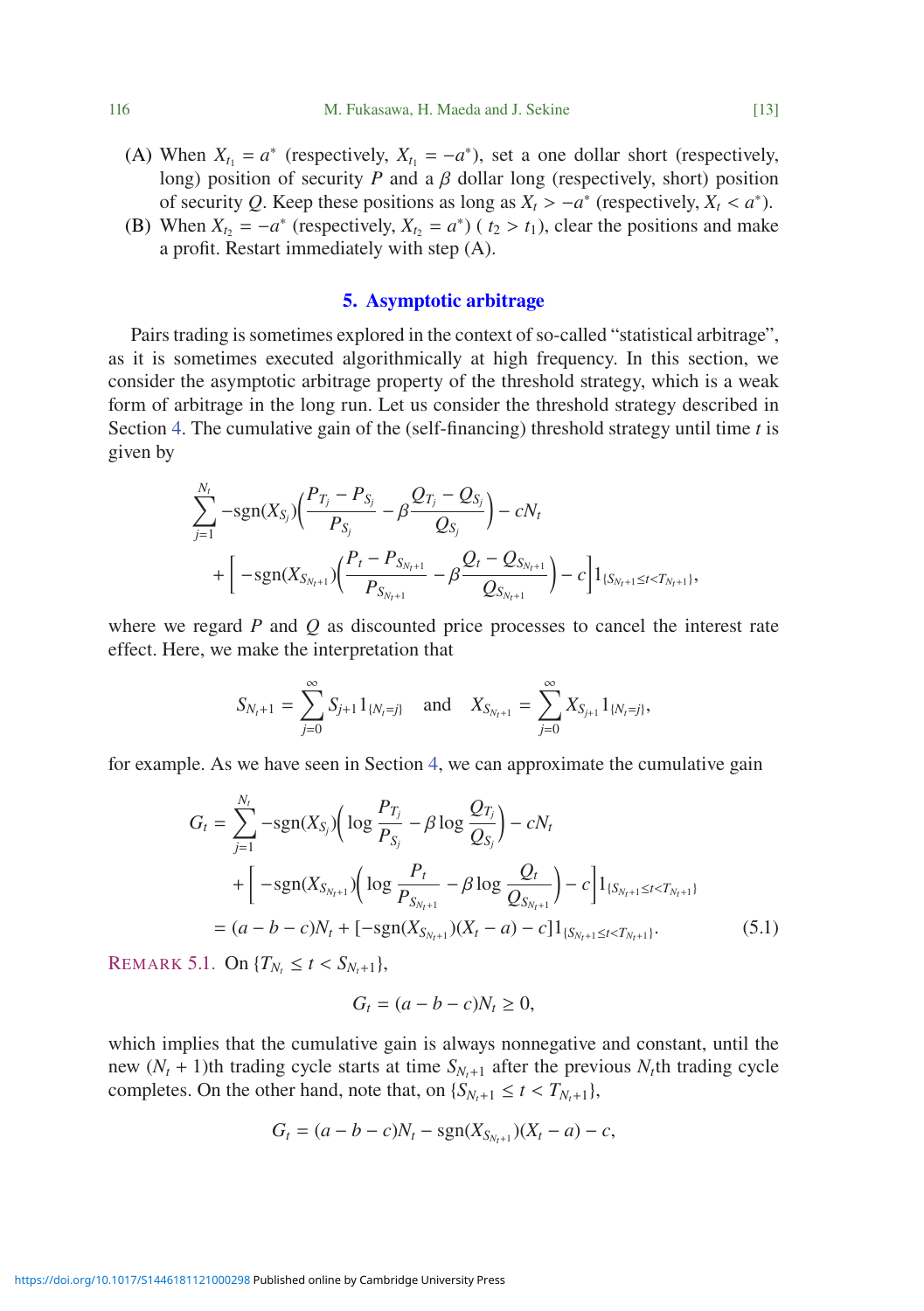which implies the cumulative gain can be negative, and hence the threshold strategy becomes risky until the new  $(N_t + 1)$ th trading cycle completes after starting at time  $S_{N+1}$ .

We recall the notion of asymptotic arbitrage in the long run, which was introduced by Föllmer and Schachermayer [\[6\]](#page-18-8).

DEFINITION 5.2 (Asymptotic arbitrage). The cumulative gain process  $(G_t)_{t\geq0}$  realizes a strong asymptotic arbitrage (SAA) in the long run if it satisfies the following conditions:

 $(AA1)$   $G_0 = 0$ ;

(AA2) for any  $\epsilon > 0$  sufficiently small, there exists  $T > 0$  such that

$$
G_T > -\epsilon \text{ almost surely} \quad \text{and} \quad \mathbb{P}(G_T > \epsilon^{-1}) \ge 1 - \epsilon.
$$

Let us impose the following condition.

<span id="page-13-0"></span>
$$
\text{Assumption 5.3.} \int_{E} |x| m \, (dx) < \infty.
$$

We then obtain the following result.

PROPOSITION 5.4 *Suppose Assumptions* [2.1](#page-3-0), [2.2](#page-3-3) *and* [5.3](#page-13-0) *hold and let*  $a - b - c > 0$ . *Then the cumulative gain process*  $(G_t)_{t>0}$  *given by* [\(5.1\)](#page-12-0) *satisfies* 

$$
\lim_{t\to\infty}\frac{G_t}{t}=L(a,b)\quad\text{in }L^1(\mathbb{P}),
$$

*where L*(*a*, *b*) *is given by* [\(4.1\)](#page-9-5)*, and the existence of an SAA follows.*

PROOF. First, recall the relation

$$
|G_t - (a - b - c)N_t| \le |X_t| + a + c \quad \text{for almost every } (t, \omega) \in \mathbb{R}_+ \times \Omega. \tag{5.2}
$$

Further, we see that

<span id="page-13-2"></span><span id="page-13-1"></span>
$$
\lim_{t \to \infty} \mathbb{E}_x[|X_t|] = \int_E |y| \bar{m}(dy) < \infty \tag{5.3}
$$

for any  $x \in E$ , where we use Assumption [5.3](#page-13-0) and relation [\(2.4\)](#page-3-5). Combining [\(5.2\)](#page-13-1), [\(5.3\)](#page-13-2) and the law of large numbers for the renewal process  $(N_t)_{t\geq0}$ , we deduce that

$$
\lim_{t \to \infty} \mathbb{E}\Biggl[\Bigl|\frac{G_t}{t} - L(a, b)\Bigr|\Bigr] = 0.
$$

So, for any  $\delta > 0$ ,

$$
\lim_{t \to \infty} \mathbb{P}\left(\left|\frac{G_t}{t} - L(a, b)\right| \ge \delta\right) = 0
$$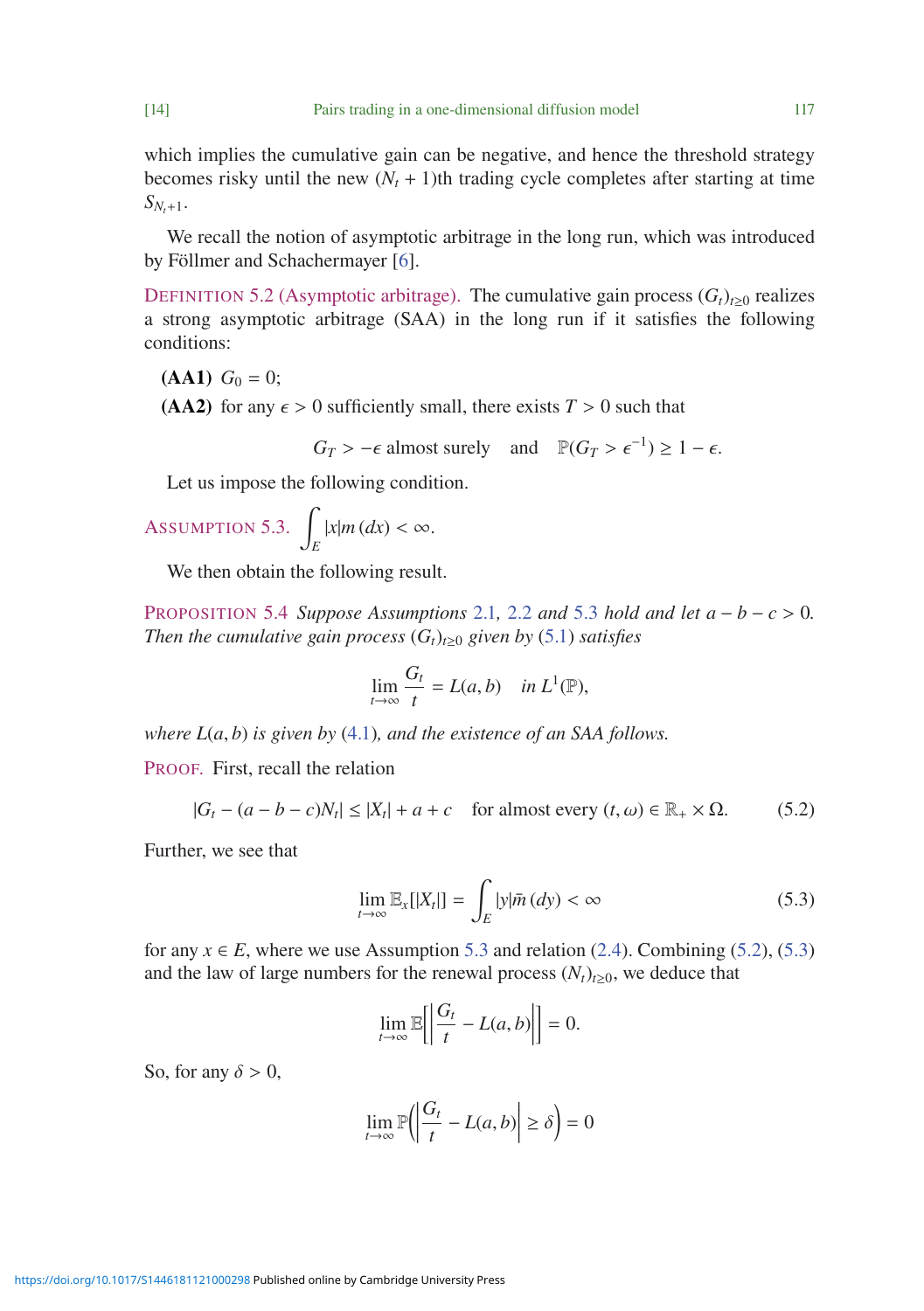follows from Markov's inequality. Further, for any  $\delta, \epsilon > 0$  sufficiently small, there exists  $T_* > 0$  such that

$$
\mathbb{P}(G_T \le \{L(a, b) - \delta\}T) < \epsilon \quad \text{for all } T \ge T_*
$$

Hence, for  $T \ge \max(T_*, (\{L(a, b) - \delta\}\epsilon)^{-1}),$ 

$$
\mathbb{P}(G_T > \epsilon^{-1}) = 1 - \mathbb{P}(G_T \le \epsilon^{-1}) \ge 1 - \mathbb{P}(G_T \le \{L(a, b) - \delta\}T) \ge 1 - \epsilon,
$$

and an SAA is realized.  $\Box$ 

REMARK 5.5 (Statistical arbitrage). Hogan et al. [\[8\]](#page-18-9) used the following definition. If the cumulative gain process  $(G_t)_{t>0}$  satisfies the following four conditions, then we say that a statistical arbitrage (SA) opportunity exists:

\n- **(SA1)** 
$$
G_0 = 0
$$
;
\n- **(SA2)**  $\lim_{t \to \infty} \mathbb{E}[G_t] > 0$ ;
\n- **(SA3)**  $\lim_{t \to \infty} \mathbb{P}(G_t < 0) = 0$ ;
\n- **(SA4)**  $\lim_{t \to \infty} (1/t) \mathbb{V}[G_t] = 0$  if  $\mathbb{P}(G_t < 0) > 0$ , for all  $t \geq 0$ .
\n

We conjecture that an SA does not exist in the cumulative gain process [\(5.1\)](#page-12-0) of the threshold strategy. Indeed, (SA4) seems to be violated, if we recall the central limit theorem for the renewal process  $(N_t)_{t\geq0}$  discussed in Section [7.](#page-16-0)

## 6. Numerical experiment

In this section, using two examples of the stochastic spread processes, that is, Examples [2.4](#page-4-1) and [2.5,](#page-5-2) we show some numerical experiments. Recall that the OU process [\(2.5\)](#page-4-2) has the stationary distribution

$$
\bar{m}(dx) = \frac{m(dx)}{m(\mathbb{R})} = \sqrt{\frac{\kappa}{\pi}} e^{-\kappa x^2} dx \sim N\Big(0, \frac{1}{2\kappa}\Big),
$$

the centered normal distribution with variance  $1/2\kappa$ , and that Pearson diffusion process [\(2.6\)](#page-5-3) has the stationary distribution,

$$
\bar{m}(dx) = \frac{m(dx)}{m(\mathbb{R})} = \frac{\Gamma(\kappa+1)}{\sqrt{\delta \pi} \Gamma(\kappa+1/2)} \Big(1 + \frac{x^2}{\delta}\Big)^{-(\kappa+1)} dx,
$$

which is a scaled *t*-distribution; concretely, we have

$$
\lim_{t \to \infty} \mathbb{P}\left(\sqrt{\frac{2\kappa + 1}{\delta}} X_t \in dx\right) \sim f_{2\kappa + 1}(x) dx
$$

with

$$
f_{\nu}(x) = \frac{\Gamma((\nu + 1)/2)}{\sqrt{\nu \pi} \Gamma(\nu/2)} \left(1 + \frac{x^2}{\nu}\right)^{-(\nu+1)/2}.
$$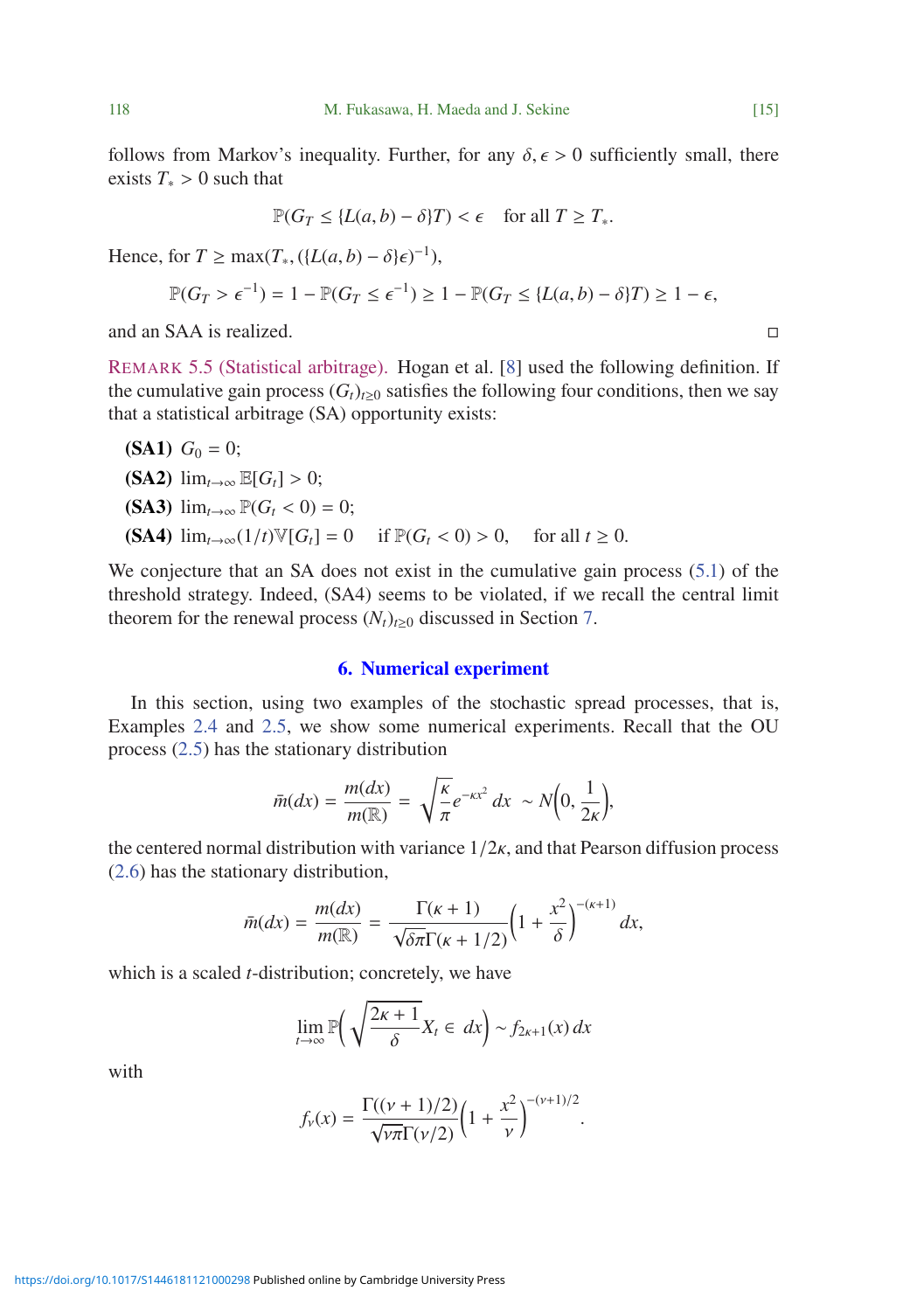Hence, the limiting variance and kurtosis are given by

<span id="page-15-0"></span>
$$
V^{\infty} = \lim_{t \to \infty} \mathbb{V}[X_t] = \frac{\delta}{2\kappa - 1},
$$
  
\n
$$
K^{\infty} = \lim_{t \to \infty} \mathbb{K}[X_t] = \frac{6}{2\kappa - 3},
$$
\n(6.1)

respectively, where  $\mathbb{V}[(\cdot)]$  denotes the variance and  $\mathbb{K}[(\cdot)]$  denotes the kurtosis.

For the optimization problem studied in Section [4,](#page-8-1) we consider the following numerical experiment for Pearson diffusion model [\(2.6\)](#page-5-3).

- (i) Set  $\delta = (0.2)^2$ ,  $\gamma = 1$ , and choose several values of  $\kappa$ , which control the limiting variance and kurtosis (6.1) of the *t*-stationary distribution variance and kurtosis [\(6.1\)](#page-15-0) of the *t*-stationary distribution.
- (ii) For each parameter set, numerically compute the optimal threshold value  $a_P^*$  and the optimal long-time averaged profit

$$
L_{\rm P}^* = L_{\rm P}(a_{\rm P}^*, -a_{\rm P}^*),
$$

given in Theorem [4.5,](#page-10-0) where  $L_P(a, b)$  is given by [\(4.4\)](#page-9-2) for the Pearson diffusion model with  $c = 0.01$ .

Further, as a comparison, we consider the following numerical experiment for the OU process model [\(2.5\)](#page-4-2).

(iii) Set the limiting variance  $1/2k_{\text{OU}}$  of the OU process equal to the limiting variance  $V^{\infty} = \delta/(2\kappa - 1)$  of the Pearson diffusion process, to solve for the parameter value  $\kappa_{\text{OU}}$ :

$$
\frac{1}{2\kappa_{\text{OU}}} = \frac{\delta}{2\kappa - 1} \quad \Leftrightarrow \quad \kappa_{\text{OU}} = \frac{2\kappa - 1}{2\delta}.
$$

Set  $\sigma = 0.2$ .

(iv) For each corresponding parameter set, numerically compute the optimal threshold value  $a_{\text{OU}}^*$  and the optimal long-time averaged profit

$$
L_{\text{OU}}^* = L_{\text{OU}}(a_{\text{OU}}^*, -a_{\text{OU}}^*),
$$

given in Theorem [4.5,](#page-10-0) where  $L_{O<sub>U</sub>}(a, b)$  is given by [\(4.4\)](#page-9-2) for the OU model with  $c = 0.01$ .

(v) Compute

$$
L_{\text{mis}} = L_{\text{P}}(a_{\text{OU}}^*, -a_{\text{OU}}^*),
$$

which is interpreted as the long-time expected profit for a "misspecified" agent who observes the limiting variance and "misapplies" OU model [\(2.5\)](#page-4-2) instead of Pearson model [\(2.6\)](#page-5-3). Also, compute the loss rate,

$$
Loss = \frac{L_P^* - L_{\text{mis}}}{L_P^*}.
$$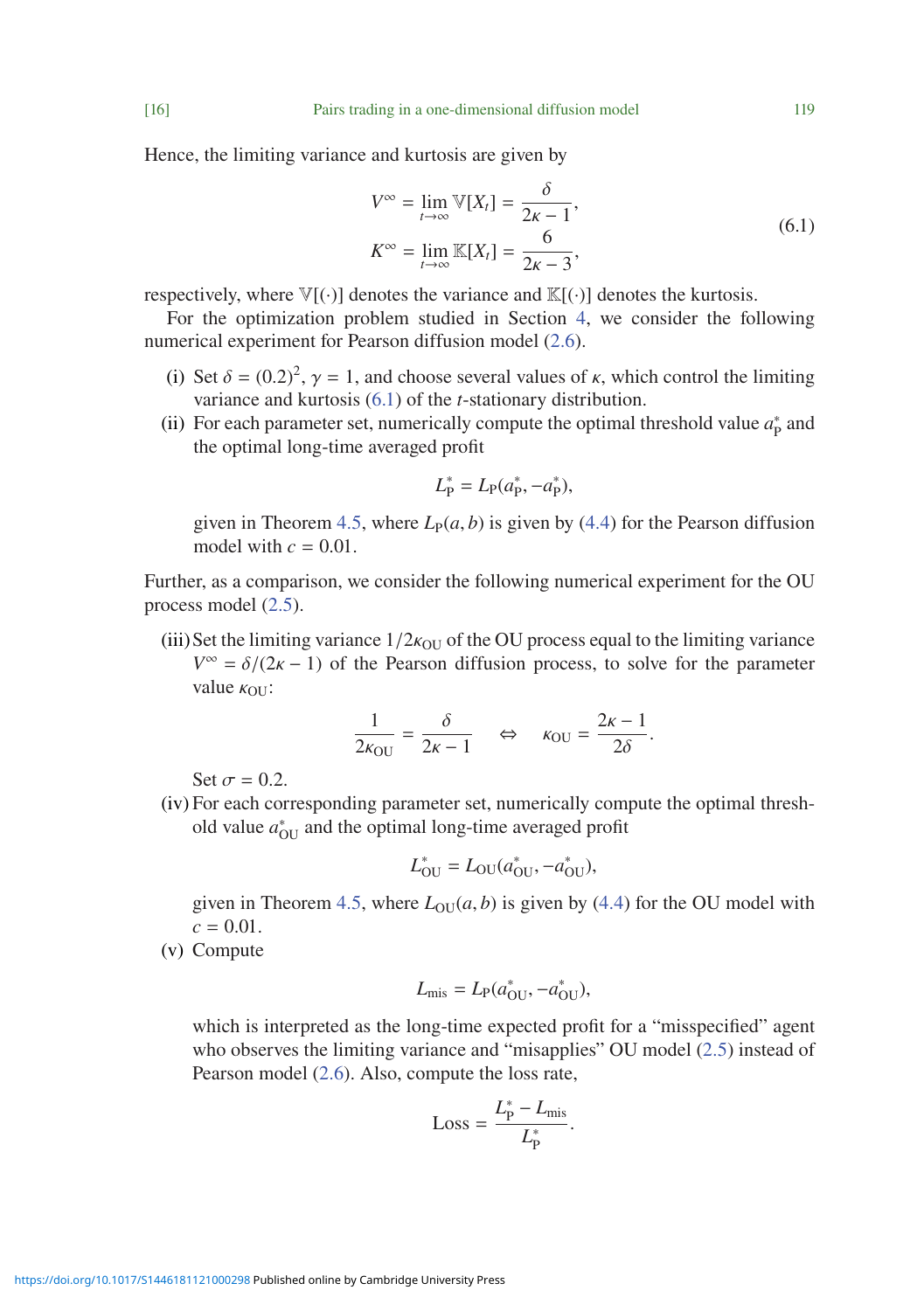<span id="page-16-1"></span>

| $\kappa$ | $\sqrt{V}^{\infty}$ | $K^{\infty}$ | $a_{\rm P}^*$ | $L_P^*$ | $a_{\text{OU}}^*$ | $L_{\rm OU}^*$ | $L_{\rm mis}$ | Loss        |
|----------|---------------------|--------------|---------------|---------|-------------------|----------------|---------------|-------------|
| 1.6      | 0.1348              | 30.00        | 0.059 25      | 0.1347  | 0.06588           | 0.1050         | 0.1345        | $1.634e-03$ |
| 1.7      | 0.1291              | 15.00        | 0.058 09      | 0.1379  | 0.06403           | 0.1093         | 0.1377        | 1.427e-03   |
| 1.8      | 0.1240              | 10.00        | 0.056 97      | 0.1409  | 0.062 37          | 0.1134         | 0.1407        | 1.259e-03   |
| 1.9      | 0.1195              | 7.500        | 0.055 93      | 0.1439  | 0.060 87          | 0.1173         | 0.1437        | $1.120e-03$ |
| 2.0      | 0.1155              | 6.000        | 0.054 96      | 0.1468  | 0.05951           | 0.1210         | 0.1466        | $1.003e-03$ |
| 2.1      | 0.1118              | 5.000        | 0.054 07      | 0.1496  | 0.058 27          | 0.1246         | 0.1494        | $9.039e-04$ |
| 2.2      | 0.1085              | 4.286        | 0.053 23      | 0.1523  | 0.05713           | 0.1281         | 0.1522        | 8.194e-04   |
| 2.3      | 0.1054              | 3.750        | 0.052 58      | 0.1550  | 0.056 07          | 0.1314         | 0.1549        | 7.454e-04   |
| 2.4      | 0.1026              | 3.333        | 0.05176       | 0.1576  | 0.05508           | 0.1347         | 0.1575        | $6.829e-04$ |
| 2.5      | 0.1000              | 3.000        | 0.051 02      | 0.1602  | 0.054 17          | 0.1378         | 0.1601        | 6.278e-04   |
| 2.6      | 0.097 57            | 2.727        | 0.050 33      | 0.1627  | 0.053 31          | 0.1409         | 0.1626        | 5.791e-04   |
| 2.7      | 0.09535             | 2.500        | 0.049 70      | 0.1651  | 0.052 51          | 0.1438         | 0.1651        | 5.360e-04   |
| 2.8      | 0.09325             | 2.308        | 0.04912       | 0.1676  | 0.051 75          | 0.1467         | 0.1675        | 4.976e-04   |
| 2.9      | 0.091 29            | 2.143        | 0.048 58      | 0.1699  | 0.051 04          | 0.1495         | 0.1698        | 4.631e-04   |
| 3.0      | 0.089 44            | 2.000        | 0.04808       | 0.1722  | 0.05036           | 0.1523         | 0.1722        | 4.319e-04   |
|          |                     |              |               |         |                   |                |               |             |

TABLE 1. Pearson model result and comparison with OU model.

From the result (Table [1\)](#page-16-1) we see that  $L_P^* > L_{\text{OU}}^*$  always holds though a model misspecification in the profit is rather small (as we see in the loss rate I oss). Also we misspecification in the profit is rather small (as we see in the loss rate, Loss). Also, we see that higher mean-reversion (with larger  $\kappa$  and  $\kappa$ <sub>OU</sub>) yields higher optimized profits.

## 7. Concluding remarks

<span id="page-16-0"></span>The long-time maximization of profit for pairs trading with thresholds, discussed in Section [4,](#page-8-1) is an idealized problem, based on the law of large numbers in the long run:

$$
\lim_{t \to \infty} \frac{N_t}{t} = \lim_{t \to \infty} \frac{\mathbb{E}[N_t]}{t} = \frac{1}{\mathbb{E}[U_1]}.
$$

To consider a suitable "mean–variance" optimization of profit is an interesting and important challenge as the fluctuation from the mean value seems to have a considerable effect in realistic situations with a finite time horizon. One such mean–variance optimization is to consider the criterion function

$$
MV(a, b) = L(a, b) - \alpha V(a, b),
$$

where

$$
L(a,b) = \lim_{t \to \infty} \frac{\mathbb{E}[(a-b-c)N_t]}{t} = \frac{(a-b-c)}{\mathbb{E}[U_1]} = \frac{2(a-b-c)}{m(E)\{s(a) - s(b)\}}
$$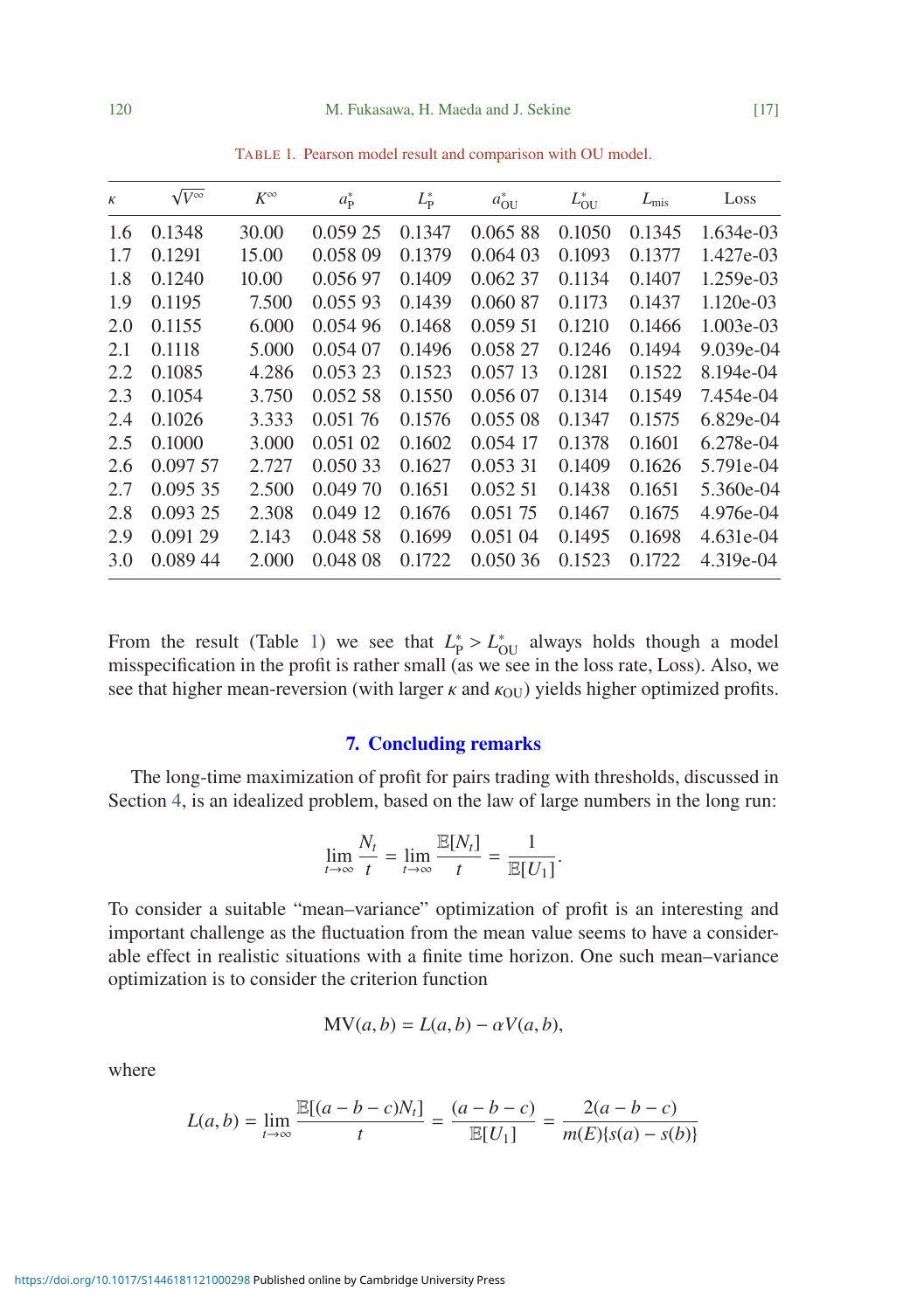is the long-time limit of the mean-value of profit, which was analysed in Section [4.](#page-8-1) Note that

<span id="page-17-3"></span>
$$
V(a,b) = \lim_{t \to \infty} \frac{\mathbb{V}[(a-b-c)N_t]}{t} = \frac{(a-b-c)^2 \mathbb{V}[U_1]}{\mathbb{E}[U_1]^3}
$$
(7.1)

is the long-time limit of the variance of profit, and  $\alpha > 0$  is the risk-aversion parameter. The limiting variance [\(7.1\)](#page-17-3) is obtained from the central limit theorem

$$
\frac{\sqrt{t}\left(\frac{N_t}{t}-\frac{1}{\mathbb{E}[U_1]}\right)}{\sqrt{\frac{\mathbb{V}[U_1]}{\mathbb{E}[U_1]^3}}}\Rightarrow N(0,1)
$$

for the scaled and centred renewal process (see Borovkov [\[2,](#page-17-2) Chapter 10]). Defining  $\mathbb{V}_x[(\cdot)] = \mathbb{E}_x[(\cdot)^2] - \{\mathbb{E}_x[(\cdot)]\}^2$ , the variance  $\mathbb{V}[U_1]$  in [\(7.1\)](#page-17-3), rewritten as

$$
\mathbb{V}[U_1] = \mathbb{V}_a[\tau_b] + \mathbb{V}_b[\tau_a \wedge \tau_{-a}],
$$

can be computed by using Kac's moment formula [\[5\]](#page-18-10),

$$
\mathbb{E}_x[(\tau_\alpha \wedge \tau_\beta)^2] = 2 \int_E G_{\alpha,\beta}(x,y) \mathbb{E}_y[\tau_\alpha \wedge \tau_\beta] m(dy),
$$

where we use the Green function [\(3.1\)](#page-7-3), combined with the expected value formula [\(3.2\)](#page-7-0). Although we have an analytic representation of  $V(a, b)$  in closed form, the maximization of  $MV(a, b)$  does not seem to be straightforward, so this is left as a future research topic. For a different but related optimization for determining thresholds to trigger trading signals, we refer the reader to the Sharpe ratio maximization problem, discussed by Bertram [\[1\]](#page-17-0).

## Acknowledgments

The authors are grateful to Chiaki Hara for fruitful discussions, and to the anonymous referees for helpful feedback leading to the improvements of this paper. Masaaki Fukasawa's research is supported by a Grant-in-Aid for Scientific Research (A), no. 25245046, from the Japan Society for the Promotion of Science. Jun Sekine's research is supported by a Grant-in-Aid for Scientific Research (C), no. 15K03540, from the Japan Society for the Promotion of Science.

#### **References**

- <span id="page-17-0"></span>[1] W. K. Bertram, "Analytic solutions for optimal statistical arbitrage trading", *Phys. A* 389 (2010) 2234–2243; doi[:10.1016/j.physa.2010.01.045.](http://dx.doi.org/10.1016/j.physa.2010.01.045)
- <span id="page-17-2"></span>[2] A. A. Borovkov, *Probability theory*, translation from the 5th Russian language edition, *Universitext,* (Springer-Verlag, London, 2013); doi[:10.1007/978-1-4471-5201-9.](http://dx.doi.org/10.1007/978-1-4471-5201-9)
- <span id="page-17-1"></span>[3] J. Chambers, W. Cleveland, B. Kleiner and P. Tukey, *Graphical methods for data analysis* (Chapman and Hall/CRC, Boca Raton, FL, 2017); doi[:10.1201/9781351072304.](http://dx.doi.org/10.1201/9781351072304)